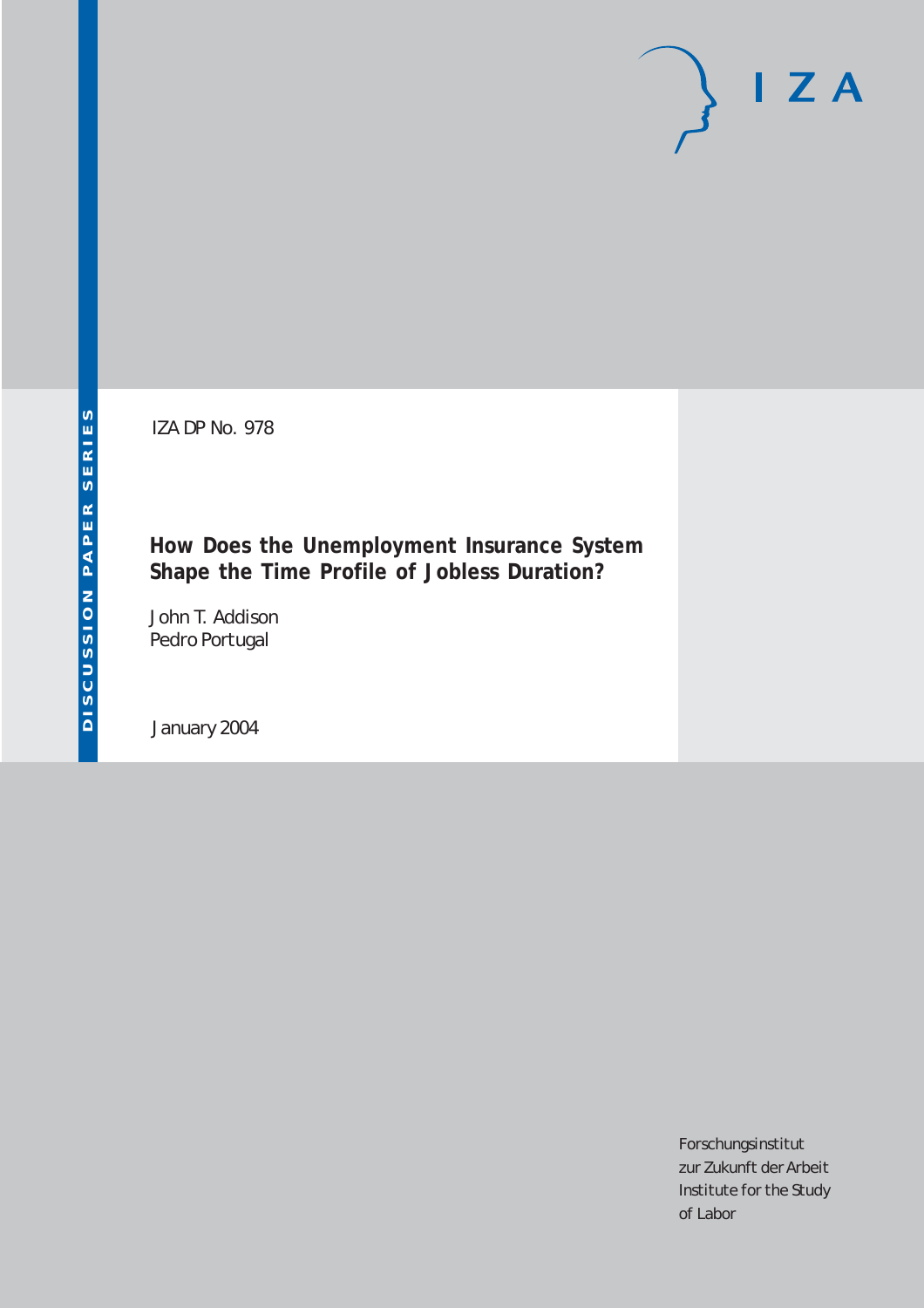# **How Does the Unemployment Insurance System Shape the Time Profile of Jobless Duration?**

## **John T. Addison**

*University of South Carolina and IZA Bonn* 

### **Pedro Portugal**

*Banco de Portugal and Universidade Nova de Lisboa*

Discussion Paper No. 978 January 2004

IZA

P.O. Box 7240 D-53072 Bonn **Germany** 

Tel.: +49-228-3894-0 Fax: +49-228-3894-210 Email: [iza@iza.org](mailto:iza@iza.org)

This Discussion Paper is issued within the framework of IZA's research area *Welfare State and Labor Market.* Any opinions expressed here are those of the author(s) and not those of the institute. Research disseminated by IZA may include views on policy, but the institute itself takes no institutional policy positions.

The Institute for the Study of Labor (IZA) in Bonn is a local and virtual international research center and a place of communication between science, politics and business. IZA is an independent, nonprofit limited liability company (Gesellschaft mit beschränkter Haftung) supported by Deutsche Post World Net. The center is associated with the University of Bonn and offers a stimulating research environment through its research networks, research support, and visitors and doctoral programs. IZA engages in (i) original and internationally competitive research in all fields of labor economics, (ii) development of policy concepts, and (iii) dissemination of research results and concepts to the interested public. The current research program deals with (1) mobility and flexibility of labor, (2) internationalization of labor markets, (3) welfare state and labor market, (4) labor markets in transition countries, (5) the future of labor, (6) evaluation of labor market policies and projects and (7) general labor economics.

IZA Discussion Papers often represent preliminary work and are circulated to encourage discussion. Citation of such a paper should account for its provisional character. A revised version may be available on the IZA website ([www.iza.org](http://www.iza.org/)) or directly from the author.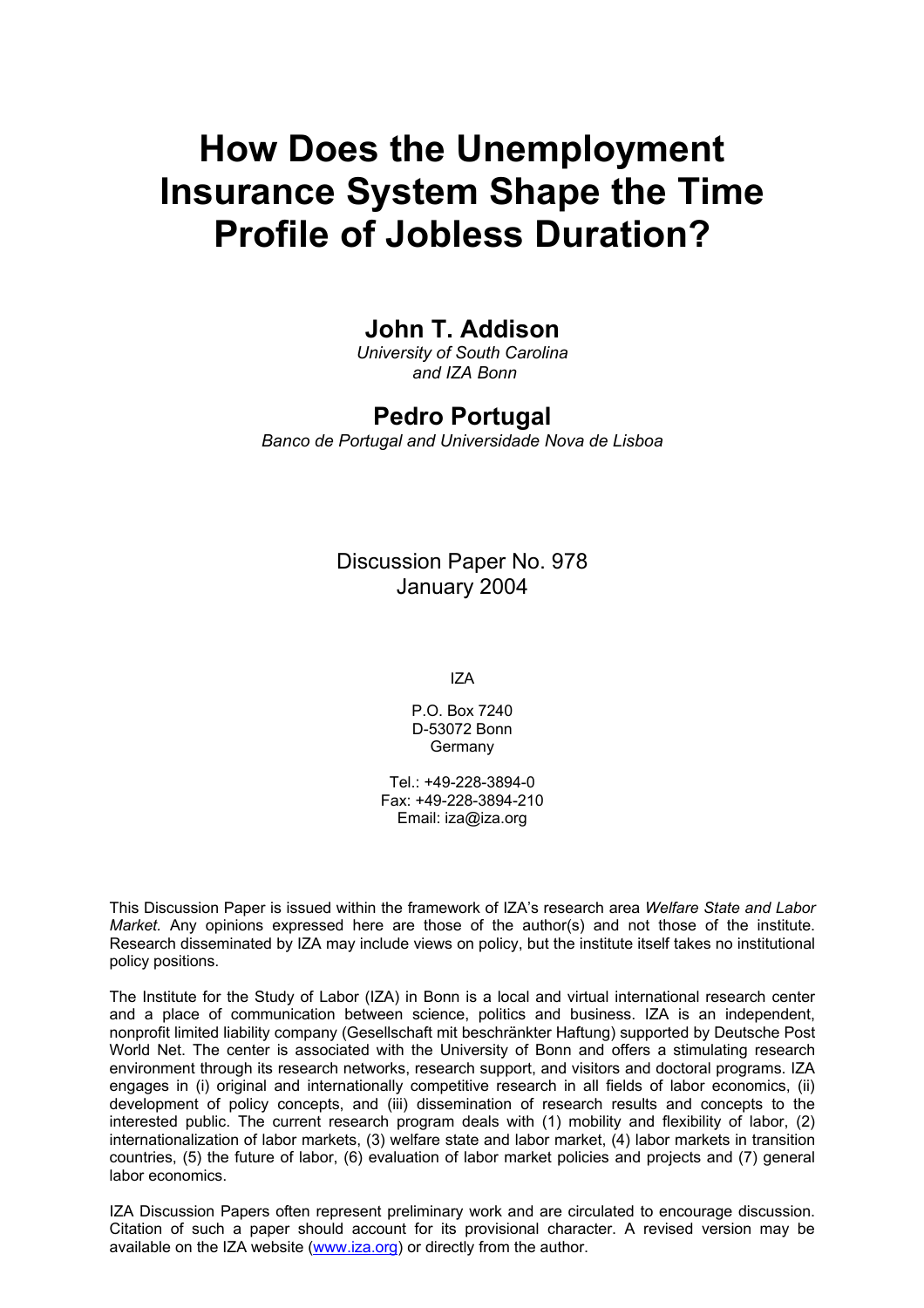IZA Discussion Paper No. 978 January 2004

# **ABSTRACT**

## **How Does the Unemployment Insurance System Shape the Time Profile of Jobless Duration?**

This paper examines the effects of unemployment insurance on escape rates from unemployment using data from the 1998 Displaced Worker Survey. Transitions from unemployment to employment are modeled using a flexible representation of the baseline hazard function and allowing for discrete changes through time in the effects of unemployment insurance benefits, as well as those of the other covariates. The impact of unemployment insurance is also modeled using a time-varying benefits measure, namely, time to exhaustion of benefits. Potential biases stemming from reverse causation and unobserved individual heterogeneity are accommodated. Both approaches render transparent the major disincentive effects of access to benefits on re-employment rates while also providing evidence of time-varying effects of other regressors.

JEL Classification: J64, J65

Keywords: unemployment benefits, unemployment duration, time-varying coefficients/ regressors

Corresponding author:

John T. Addison Department of Economics Moore School of Business University of South Carolina 1705 College Street Columbia, SC 29208 USA Tel.: +1 803 777 4608 Fax: +1 803 777 6876 Email: [ecceaddd@moore.sc.edu](mailto:ecceaddd@moore.sc.edu)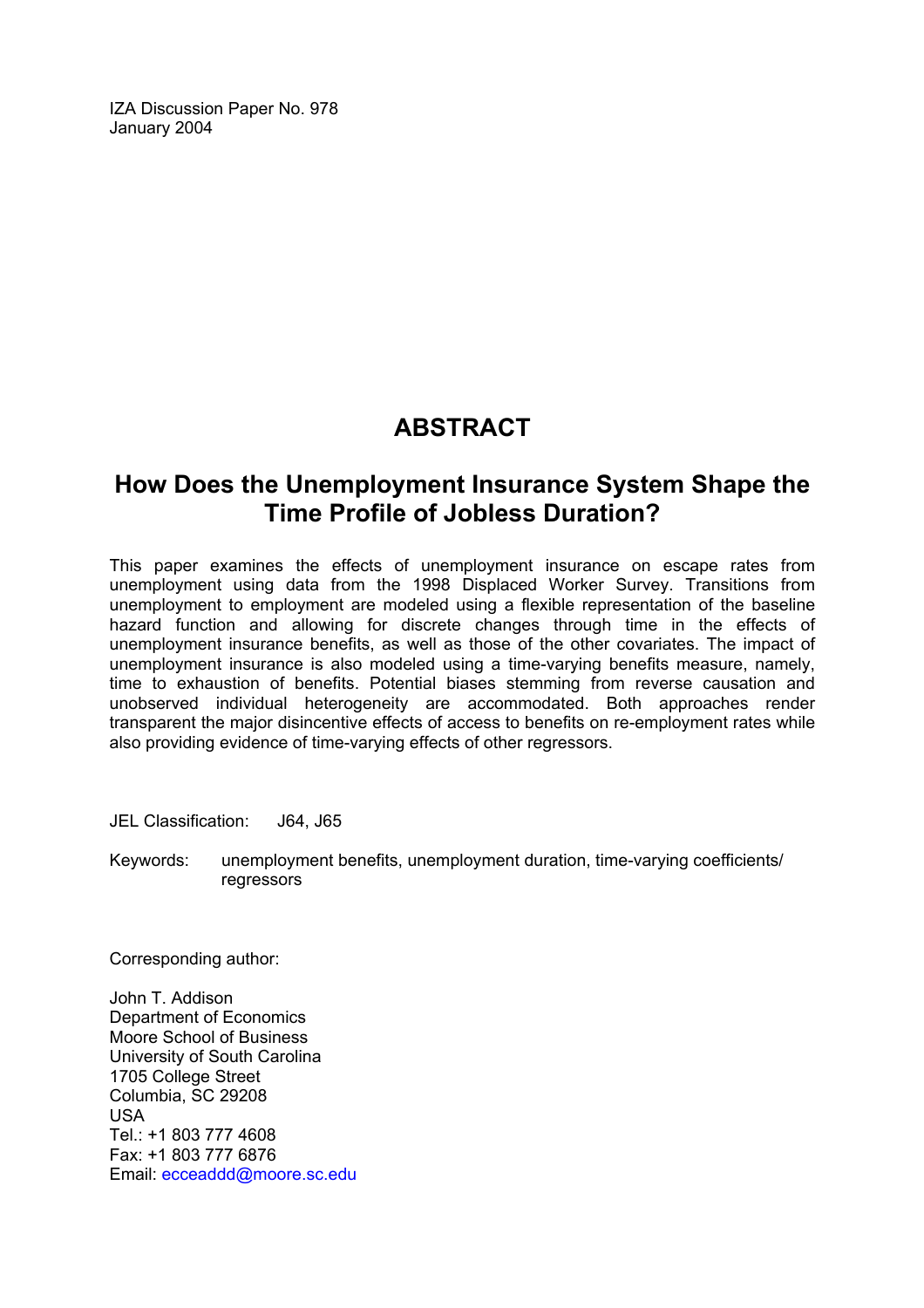#### **I. Introduction**

In the conventional search model, unemployment insurance elevates the reservation wage and lengthens the duration of the unemployment spell. Once we allow for finite benefits, reservation wages should fall with the approach of benefit exhaustion. As a result of the decline in the value of remaining unemployed, and increased search intensity, escape rates should rise monotonically (Mortensen, 1977). (Indeed, even if workers are not engaged in productive search – as in the static labor-leisure model – a clustering of observations around the exhaustion point is predicted.) After benefit exhaustion, a *cet*. *par*. constant hazard rate is indicated.<sup>1</sup>

 Despite the insights of search theory, only a handful of studies have allowed for a time-varying effect of benefits on unemployment duration. The classic study is by Meyer (1990), who deploys time-to-exhaustion splines in analyzing administrative data for U.S. males from twelve states, 1978-83 (see also Katz and Meyer, 1990).<sup>2</sup> Meyer reports that the probability of escaping from unemployment rises dramatically shortly before exhaustion: from 6 to 2 weeks before exhaustion the hazard increases 67 percent, and one week away from exhaustion the hazard increases by an additional 97 percent (though the hazard is flat between 41 to 6 weeks). Other U.S. studies have examined the time-varying effect of benefits in terms of a competing risks model where the choice is that between full- and part-time work (McCall, 1996, 1997) and indirectly via tests of the proportionality assumption (McCall, 1994). Another has examined the time-varying effects of a reemployment bonus (and recall expectations) on joblessness (Anderson, 1992). Although there is some dispute about whether or not benefit exhaustion is the source of observed spikes in escape rates at 26 (or 39) weeks, constraining benefits to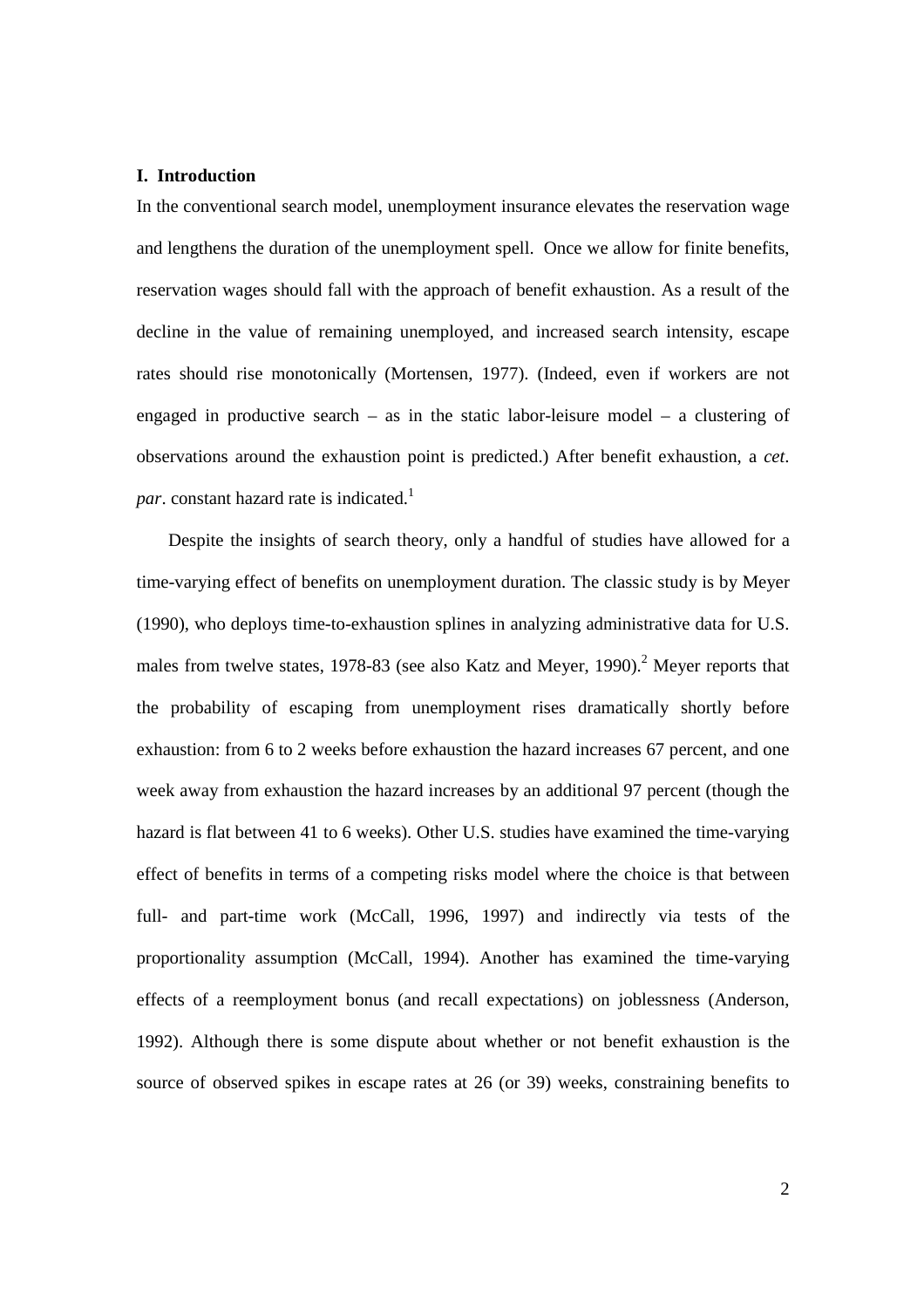have the same effects on the hazard function at each point in the unemployment spell is clearly contraindicated in the data.3

 There is almost no modern British evidence, but in an analysis U.K. Department of Health and Social Security data for 1978/79, Narendranathan and Stewart (1993) report more muted effects of *unemployment income*, comprising earnings and need supplemented unemployment benefits, on unemployment duration. Specifically, their basic specification indicates that income while unemployed does not have an effect on joblessness beyond the twelfth week of unemployment, rising to twenty weeks with allowance for unobserved individual heterogeneity. These intervals are well below the 12-month national insurance benefit then payable.

 In the present treatment, we use very recent U.S. data on displaced workers that has a number of distinct advantages over the earlier literature. Thus, in contrast to administrative data it contains information on both recipient and *nonrecipients* of unemployment insurance benefits. The disadvantages of the data used by Meyer (1990) and others are that they refer to recipients alone and are moreover only observed while benefits are paid, at which point they are censored. And unlike earlier U.S. displaced worker data the reported jobless duration is not contaminated by multiple spells of unemployment and there is no top coding of joblessness.

 We shall employ a flexible representation for the baseline hazard function and allow the effect of unemployment benefits to vary before, at, and after exhaustion of benefits (either 26 or 30 weeks) – and, in a new departure, we shall allow the effects of the other covariates to vary over the jobless spell. In a final specification, we replace the unemployment benefits variables with a time-to-exhaustion measure while allowing for a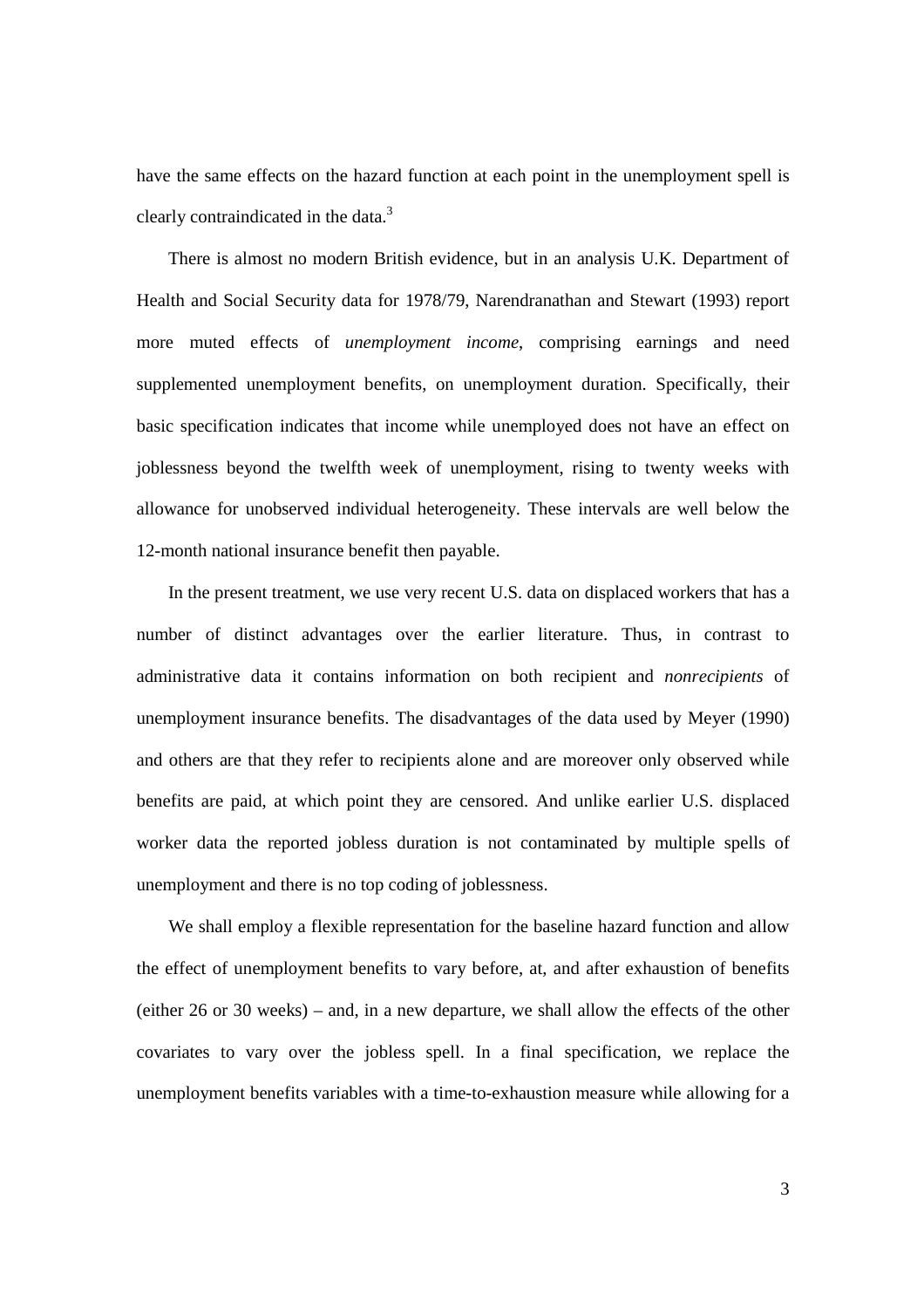potential spike at the point of exhaustion. Throughout, care is taken to avoid the problem of reverse causation, while accounting for omitted heterogeneity.

 The plan of the paper is as follows. Section II introduces the flexible representation of the baseline hazard and the manner of the incorporation of time-varying effects. Section III reviews the data and indicates how we dealt with the problem of reverse causation. Section IV details the empirical findings. A brief summary concludes.

#### **II. Model Specification**

Consider a time axis that is divided into *M* intervals by points  $k_1, k_2,..., k_{m-1}$ . Assuming a conventional piecewise-constant proportional hazards function, we can write

$$
h_i(t/x) = e^{x_i \beta + \lambda_m} \qquad k_{m-1} \le t < k_m \qquad m = 1, ..., M \tag{1}
$$

where *x* is a vector of explanatory variables for worker *i*,  $\beta$  identifies the regression coefficients, and  $\lambda_m$  is the exponential parameter for the *m* interval (Prentice and Gloeckler, 1978; Lancaster 1990).

 We will first consider the specification of the impact of unemployment benefits on the hazard rate. As discussed earlier**,** we want to identify the role of unemployment insurance benefits (UB) before, at, and after the point of exhaustion. For this purpose, we expand the hazard model as follows

$$
h_i(t \mid x_i, UB) = \exp\left\{ x_i \beta + \lambda_m + \alpha_2 \left[ UB_i I(t = t^*) \right] + \alpha_3 \left[ UB_i I(t > t^*) \right] \right\},\tag{2}
$$

where *I* denotes the indicator function and  $t^*$  is the maximum potential duration of unemployment benefits. Proceeding in this way, the  $\alpha_1$  parameter gives the impact of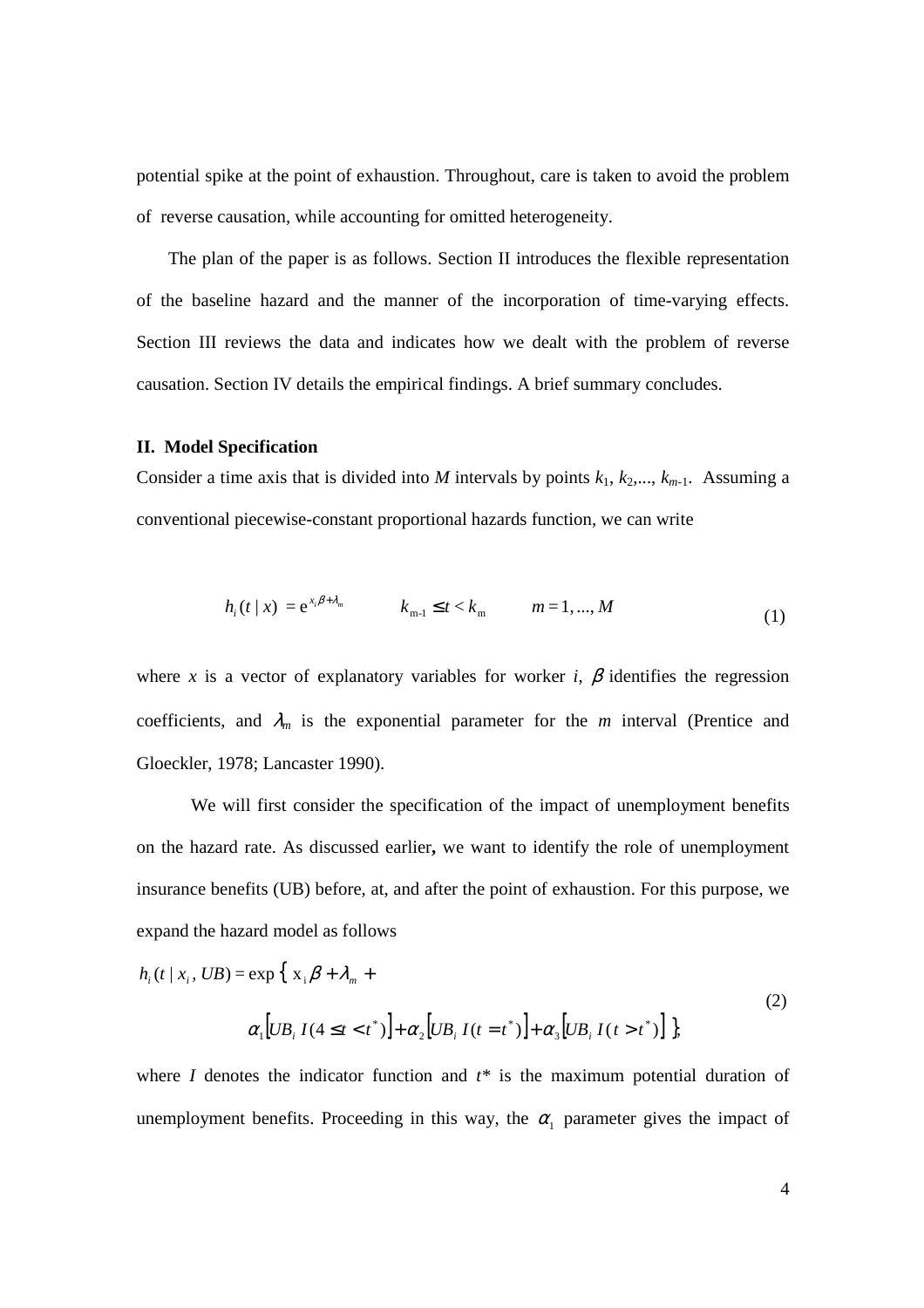unemployment benefits prior to exhaustion,  $\alpha_2$  denotes their effect at the point of exhaustion, while  $\alpha_3$  picks up any post-exhaustion influence. In order to avoid misrepresenting the effect of benefits, we must not allow short durations (of less than 4 weeks) to influence the estimation of parameter  $\alpha_1$ . Apart from the existence of waiting periods (of typically one week), it is well known that workers with very short durations of unemployment have lower take-up rates.

 Alternatively, we can also allow for increasing hazard rates as the expiration of benefits approaches

$$
h_i(t \mid x_i, UB) = \exp\left\{x_i \beta + \lambda_m + \delta_1 \left[UB_i I(t > 4)(t - t^*)I(t < t^*)\right] + \delta_2 \left[UB_i I(t = t^*)\right]\right\} \tag{3}
$$

 Moreover, because it is possible that the time-varying effects of unemployment benefits may capture time-varying effects of other covariates, in both approaches we will also need to allow for time-varying coefficients in respect of these regressors as well. To this end, it seems reasonable to set breakpoints alternatively at 4 and 26 weeks. Taking our first specification, for example, we re-specify the hazard function as

$$
h_i(t \mid x_i, UB) = \exp \{[I(t < 4)]x_i \beta_1 + [I(t \ge 4)]x_i(\beta_1 + \beta_2) + \lambda_m + \alpha_1[UB_i I(4 \le t < t^*)] + \alpha_2[UB_i I(t = t^*)] + \alpha_3[UB_i I(t > t^*)]\}
$$
\n
$$
(4)
$$

and proceed similarly for a cutoff at 26 weeks. Here the  $\beta_1$  coefficient vector provides the impact of the regressors during the first time period and the  $\beta_2$  vector gives the *change* in the impact of the regressors in the second period.

 Turning to the issue of implementation, we will employ a piecewise-constant specification, with jobless durations grouped into 16 intervals. (As noted below, our unemployment measure is weekly spell length, which is no longer top coded.) The choice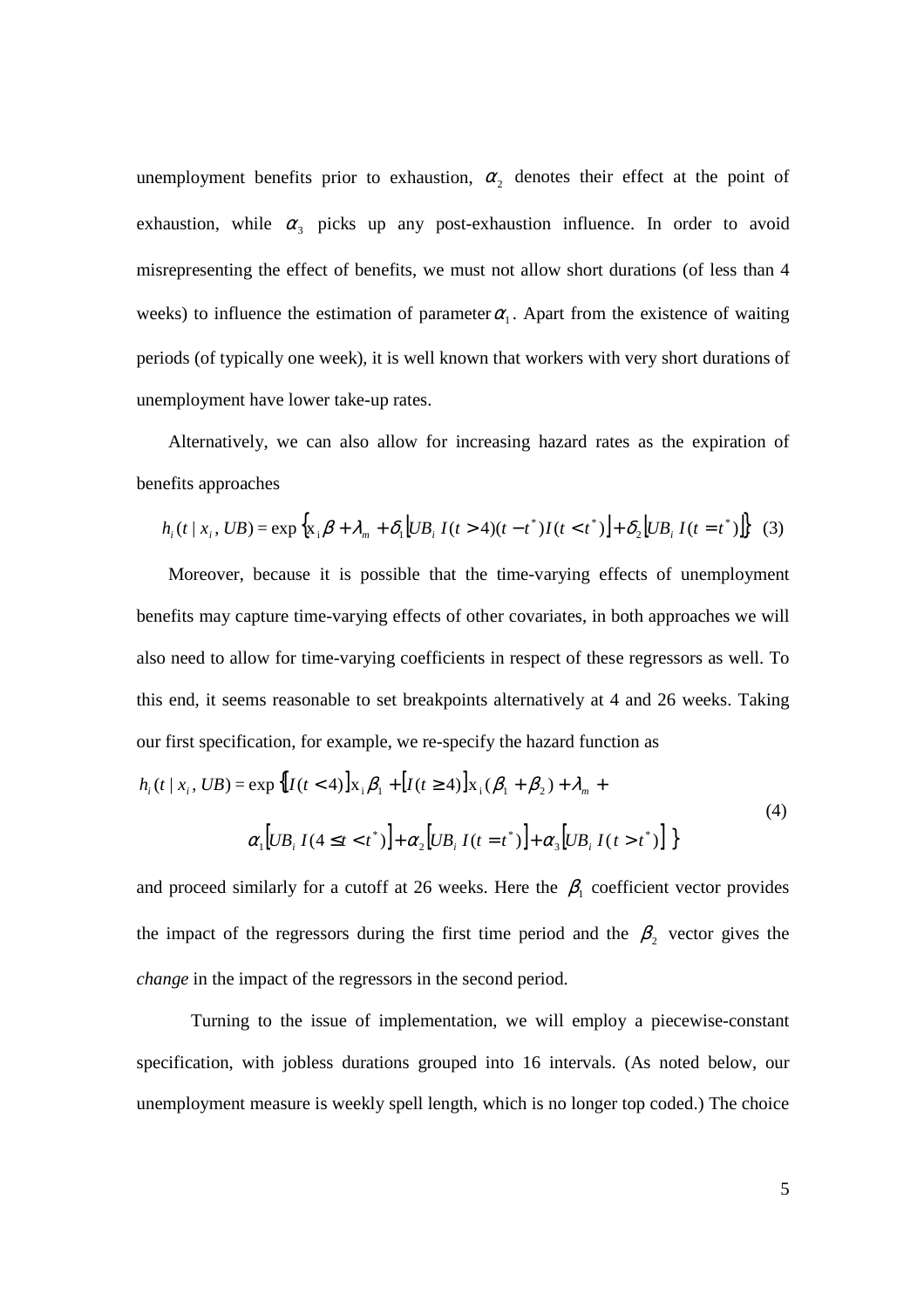of 16 intervals is partially dictated by the relative frequency of the observations within each (weekly) cell. Specifically, the intervals are weekly observations up to and including week 4, followed by 11 intervals of 4 weeks up to and including week 48, and with the balance of the observations constituting the final interval.

 In order to estimate the model, the survivor function has first to be defined. For the *m* interval this can be can expressed as

$$
S(k_m) = \exp\left[-\sum_{j=1}^{m} h_j\right] = \exp[-\Lambda(k_m)],
$$
\n(5)

where  $\Lambda(k_m)$  is the integrated hazard function.

We can incorporate unobserved individual heterogeneity through the inclusion of a multiplicative error term *v* in the hazard function. For present purposes, we will select a conventional parametric form for *v*, namely, the gamma distribution with unit mean and variance  $\sigma^2$ . This choice allows us use a simple closed form for the survival function (Lancaster, 1990)

$$
S(k_m) = \left[1 + \sigma^2 \Lambda(k_m)\right]^{-\frac{1}{\sigma^2}}.
$$
 (6)

The likelihood contribution for an individual who exits at interval *m* is given by  $S(k_m)$  -*S*( $k_{m-1}$ ) and for an individual whose duration is censored at *m* by *S*( $k_{m-1}$ ).

In general, the likelihood function can be expressed

$$
L_i = \prod_{m=1}^{M} \Big[ (S_i(k_{m-1}) - S_i(k_m))^{\delta_i} (S_i(k_{m-1})^{1-\delta_i})^{\delta_{m_i}}, \tag{7}
$$

where  $\delta_i$  identifies an uncensored duration and  $\delta_{m_i}$  equals 1 if the individual's duration falls in the  $m$  interval, 0 otherwise.<sup>4</sup>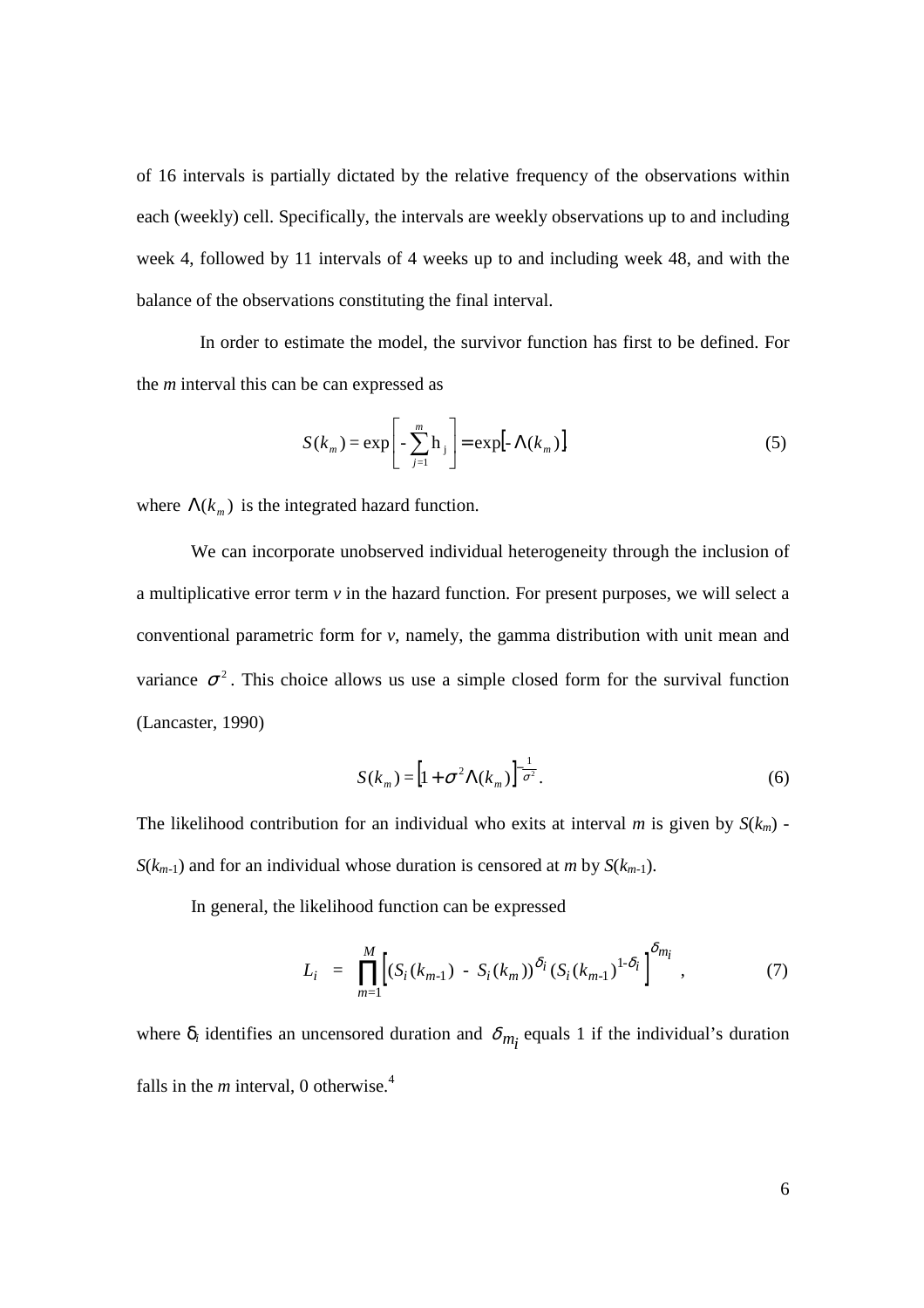#### **III. Data**

The data used in this inquiry are taken from the nationally representative, three-year retrospective Displaced Worker Supplement to the February 1998 Current Population Survey. The dataset – and changes in the survey including the wording of the core displacement question and the recall period over which information on job loss is recorded – are well described elsewhere (see, for example, Kletzer, 1998; Farber, 2003), so that only brief introductory remarks are required here. The DWS has been conducted biennially since 1984. It contains information on the nature of the lost job and subsequent joblessness for workers displaced by reason of plant closure, slack work, or abolition of shift or position. Such data can be supplemented by extensive information on the personal characteristics of the worker contained in the parent CPS.

 The DWS has a number of advantages over administrative data. The principal deficiency of administrative data is that there is no counterfactual, with the result that it is difficult to tell whether rising hazards observed at or around the point of benefit exhaustion truly reflect the impact of impending or actual benefit exhaustion. As we have noted in passing, earlier work using the DWS indicates that the escape rates of not just recipients but also nonrecipients are characterized by humps at 26 and 39 weeks, the later representing the end of 'extended' benefits (Fallick, 1991, p. 230). Added to which, there is also the problem that all duration observations using administrative data are censored at benefit expiration. In sharp contrast, the DWS data allow us to observe what happens before, at, and after the exhaustion of benefits.

 There are inevitably some shortcomings of the DWS data. Thus, retrospective data are subject to recall bias – individuals experiencing displacement in past years may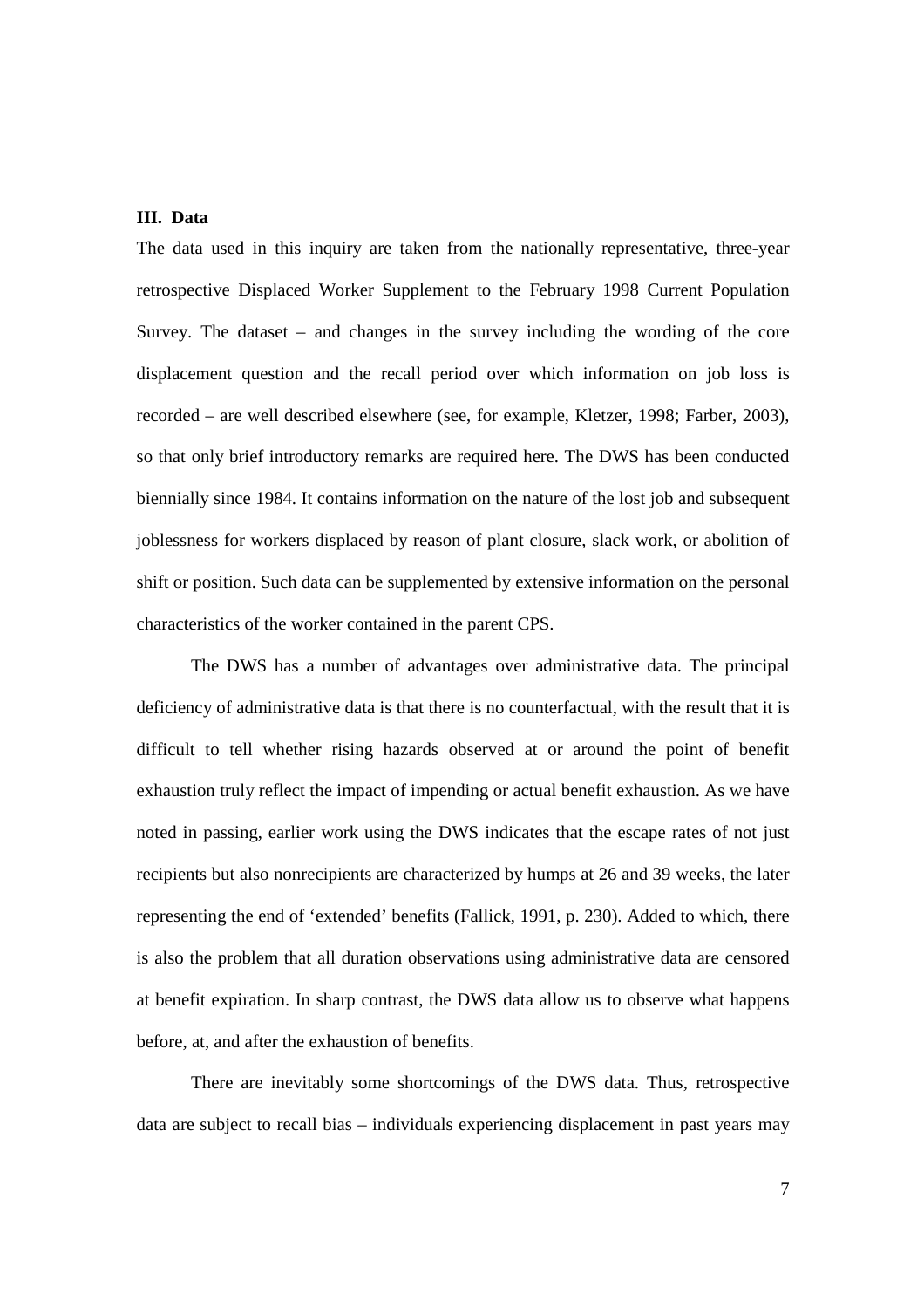be more likely to understate their jobless duration than are more recent job losers – and respondents are prone to round (to months and quarters) their reported spells of unemployment. Beginning with the 1994 survey, however, the period over which job loss is measured has been reduced from five to three years, which should reduce the recall bias problem. Also, our use of a flexible, piecewise constant representation of the baseline hazard function should serve to accommodate the rounding problem.

 If the former two problems are fairly easily dealt with, a third is potentially more difficult. The DWS data merely identify whether the respondent is a recipient or nonrecipient of unemployment benefits. An unknown number of those classified as 'nonrecipients' may in fact have been eligible for benefits but failed to collect them because they expected to find employment within an interval corresponding to the waiting times and filing delays associated with drawing benefits. In other words, receipt of benefits is not the same as eligibility for benefits and may depend on the duration of a spell. (Note that administrative data are subject to the selfsame problem.) Treating nonrecipients as noneligibles may be expected to upwardly bias the effect of unemployment benefits on joblessness. This problem of reverse causation is handled by making our estimation procedure 'blind,' that is, we do not consider the effect of unemployment benefits during the first four weeks of the unemployment event but continue to use the duration data. This procedure is better than the alternative of simply truncating the data at four weeks, albeit with appropriate accommodation for sample truncation.5

Use of the 1998 DWS has some advantages over its precursors. The definition of unemployment in the first two DWS surveys admits of multiple spells of joblessness.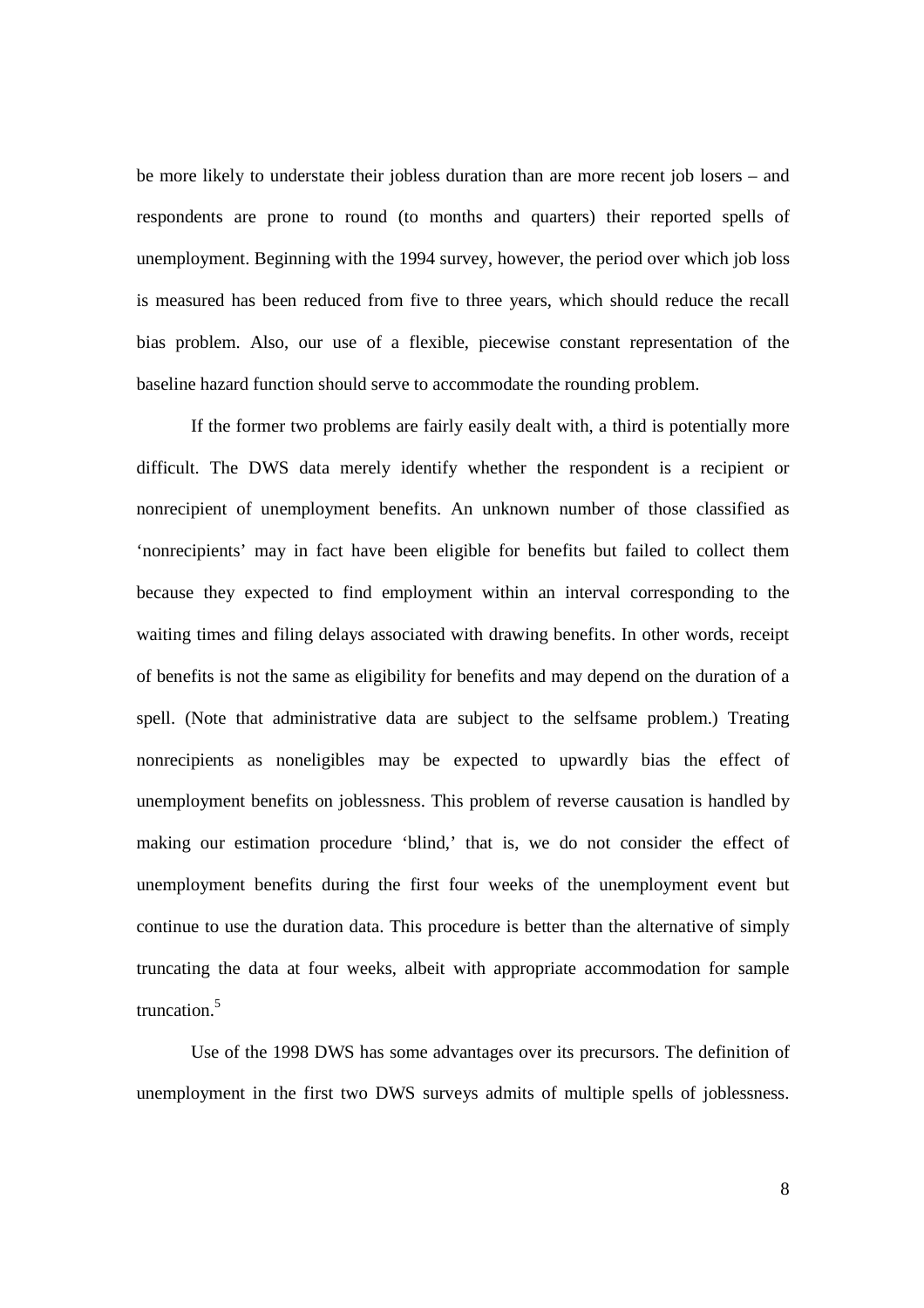Since the 1988 survey the measure of unemployment refers to the length of the single spell of joblessness that followed the displacement event and resulted in reemployment. To be sure, the definition still does not require the unemployed individual to be engaged in active search so that this single spell may include intervals of suspended job search/withdrawal but it no longer includes multiple spells of joblessness. A more recent innovation is that the DWS unemployment data are no longer top coded (at 99 weeks of joblessness). The only source of right censoring in our data stem from our inclusion (via the CPS) of those individuals who failed to find work after displacement but who were nevertheless economically active as of the survey date. Such censoring is explicitly accommodated in the likelihood function given in equation (7).

 Two pieces of information were derived from other sources. First, data on maximum benefit entitlement was compiled from the *Green Book Overview of Entitlement Programs*, published annually by the Committee of Ways and Means of the U.S. House of Representatives. These data were used to construct our *BEFORE*, *AT,* and *AFTER* phases of benefit receipt and the time-varying regressor *TIMEX*, or time to exhaustion of benefits, which is measured as maximum benefit entitlement less elapsed duration of unemployment. As a practical matter, it emerged that only two states had maximum durations greater than 26 weeks over the sample period. These were Massachusetts and Washington, each with a maximum entitlement of 30 weeks. Second, the DWS data were supplemented with BLS data on (average annual) state unemployment rates at the year of displacement.

Although we included those who wanted but never found employment after losing their jobs – as well as those individuals who transitioned directly into reemployment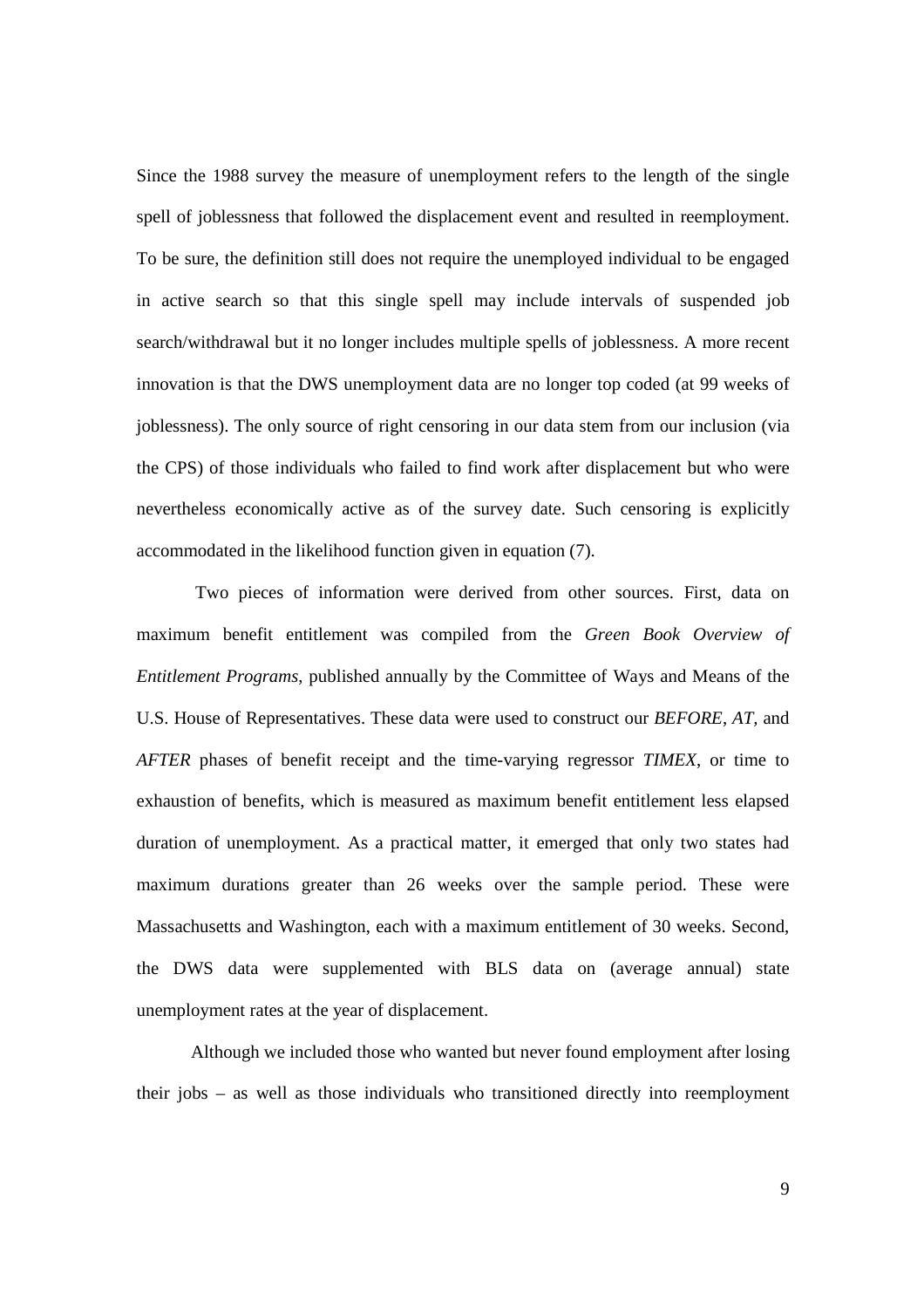without any intervening spell of joblessness – we excluded individuals who were not economically active at the time of the survey. Further, because the nature of displacement is not well defined for certain individuals and sectors, those employed part time and in agriculture at the point of displacement were also excluded, as were those aged less than 20 years and above 61 years as of February 1998. These restrictions yielded a sample of 2**,**762 individuals. Descriptive information on the sample is provided in the appendix table.

#### (Figure 1 near here)

 Finally, to set the scene for our cet. par. analysis, Figure 1 charts the differences in the empirical (Life-Table) hazard rates of unemployment benefit nonrecipients and recipients. As can be seen, the escape rates of nonrecipients remain considerably higher than those of recipients even after the first four weeks of the jobless spell. For these initial weeks it is likely that the line of causation does indeed run from duration to unemployment benefit status. At week 26, however the escape rates of recipients pick up and well exceed those of nonrecipients. And thereafter, as the polynomial curve fitted to the empirical hazard makes clearer, the escape rates of recipients seemingly continue to exceed those of nonrecipients.

#### **IV. Findings**

Results of fitting the piecewise constant hazards model allowing for time-varying effects of unemployment benefits are given in Table 1. It will be recalled that the effects of benefits are calculated *before* (comprising an interval from the fifth week of joblessness to week 25 or 29 according to the individual's state), *at* (week 26 or 30), and *after* (week 27 or 31 onward) their expiration. The unemployment benefits variable and other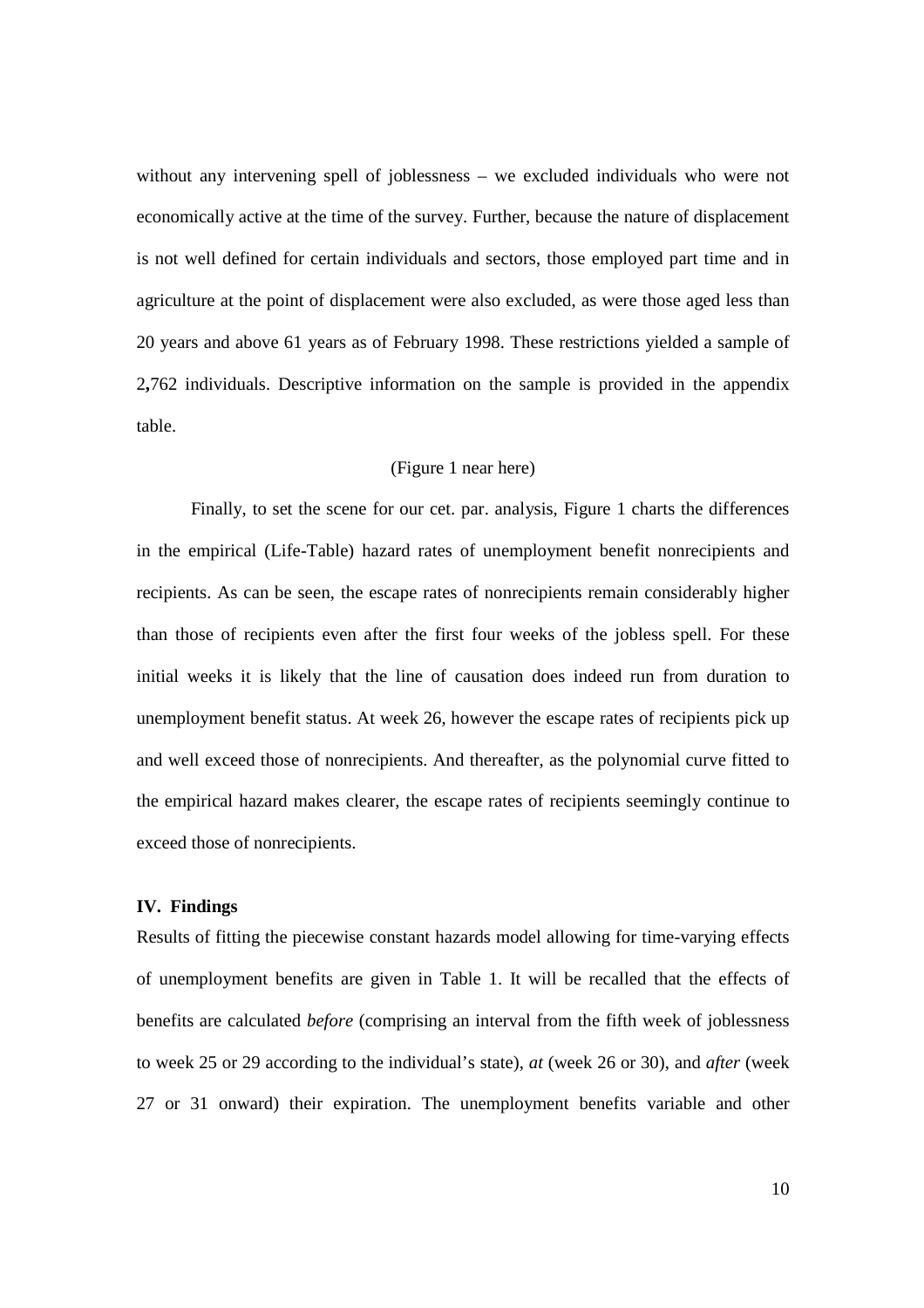regressors capture factors that influence the reservation wage and/or the arrival rate of job offers. In the first column of table the effects of the other regressors are constrained not to vary through time. The remaining columns allow for a distinct break in the effects of the latter at 4 weeks and 26 weeks, respectively.

#### (Table 1 near here)

Beginning with the most parsimonious specification, it can be seen that, prior to benefit exhaustion, the escape rates of recipients are 37.8 percent lower than those of recipients. At expiration, however, the hazard rate of former recipients is now more than twice that of nonrecipents (2.54 times to be precise), and it remains around 27 percent higher over the balance of the employment event, although the after-exhaustion point estimate is less well determined.

As far as the other regressors are concerned, the worker's age (*AGE*) and tenure (*TENURE*) with the firm at the point of displacement are associated with significantly lower escape rates from joblessness. (The statistical insignificance of the negative coefficient on measure of labor market slack – the displacement-contemporaneous state unemployment rate  $(UR)$  – is commented on below.) The effect of the tenure variable most probably captures the elevated reservation wages of long-serving workers, while the two other arguments proxy the reduced arrival rate of job offers with age and higher labor market slack. In contrast, years of education (*SCHOOLING*), race (*WHITE*) and marriage in the case of males (*MARRIED*) are each associated with more rapid job finding after displacement. More educated workers might be expected to have higher escape rates because of their greater search efficiency, higher opportunity cost of staying unemployed, and generally better job prospects. Similarly, the result for race is familiar and captures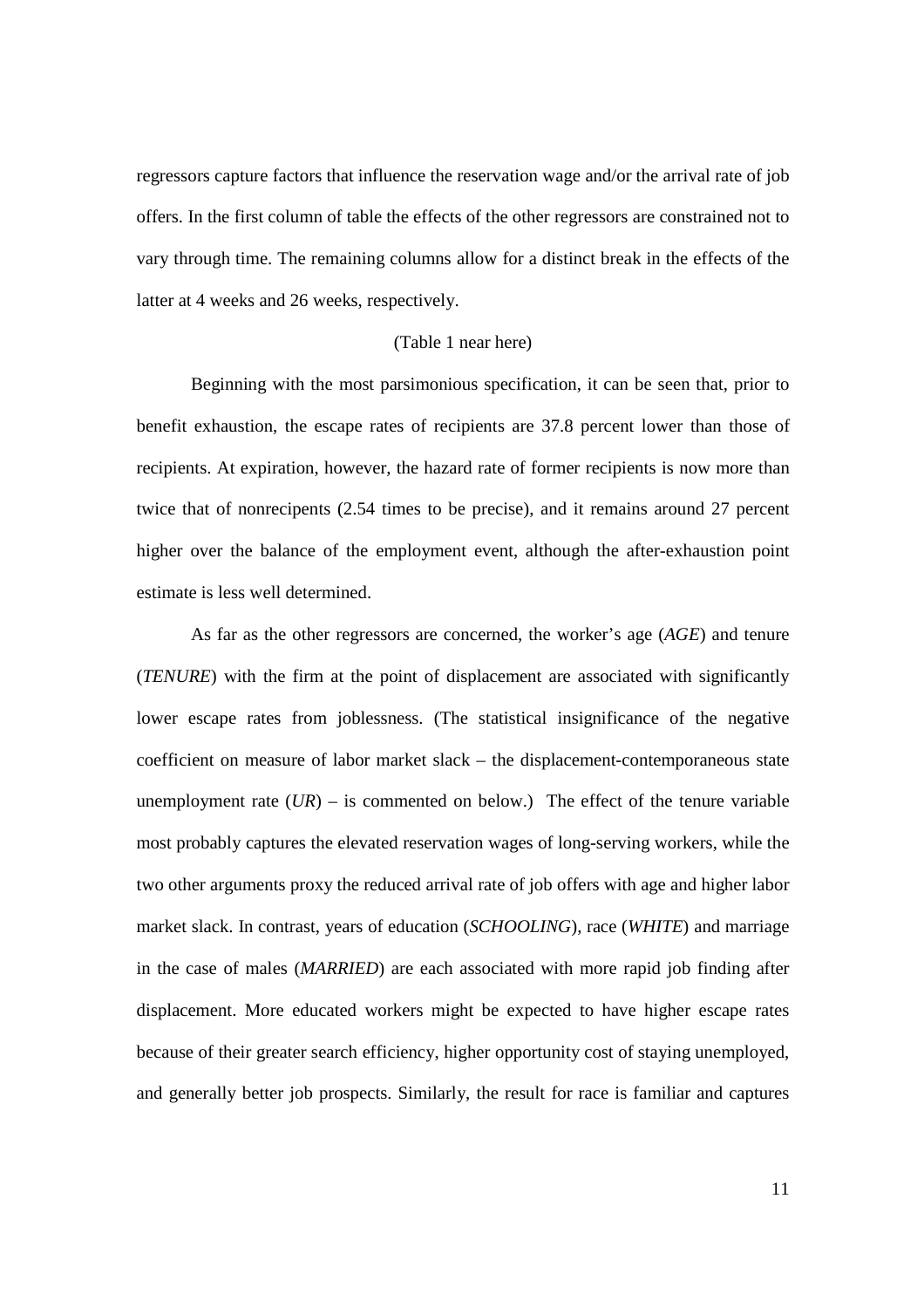the poorer opportunities facing blacks as a result of both objective and discriminatory factors. The result for married males presumably picks up a household head effect, and thus likely reflects the higher opportunity cost of unemployment for married males and their greater search intensity. Note there is virtually no effect of marriage on female escape rates, while single males have marginally lower escape rates than the omitted category of single females.

But although the effects of formal advance notice of impending displacement (*NOTICE*) – defined as written notice of at least two months – and job loss by reason of plant closure (*CLOSE*) are also positive they are not statistically significant. It is often argued in the displacement literature that the compositional or labor quality implications of plant closings – all workers are 'canned' when a plant closes its doors rather than a subset of workers (selected by management) in the case of slack work or abolition of shift or position – and the enhanced search facilitated by advance notice should each lead to lower joblessness. Yet, as we have seen, neither effect is well determined. The same is true of union membership (*UNION*) which might also connote possession of an informational edge in the labor market. With one exception, the inclusion of state dummies, introduced in order to accommodate state differences in unemployment insurance rules (other than maximum potential duration of benefits), does not affect the precision of the regression coefficient estimates and in particular the measured impact of unemployment benefits. That one exception is the state unemployment rate in the year of displacement (*UR*), which is no longer statistically significant.

 The information in the next three columns of Table 1 is for a specification that allows for a discrete change in the effect of the non-*UB* covariates at four weeks.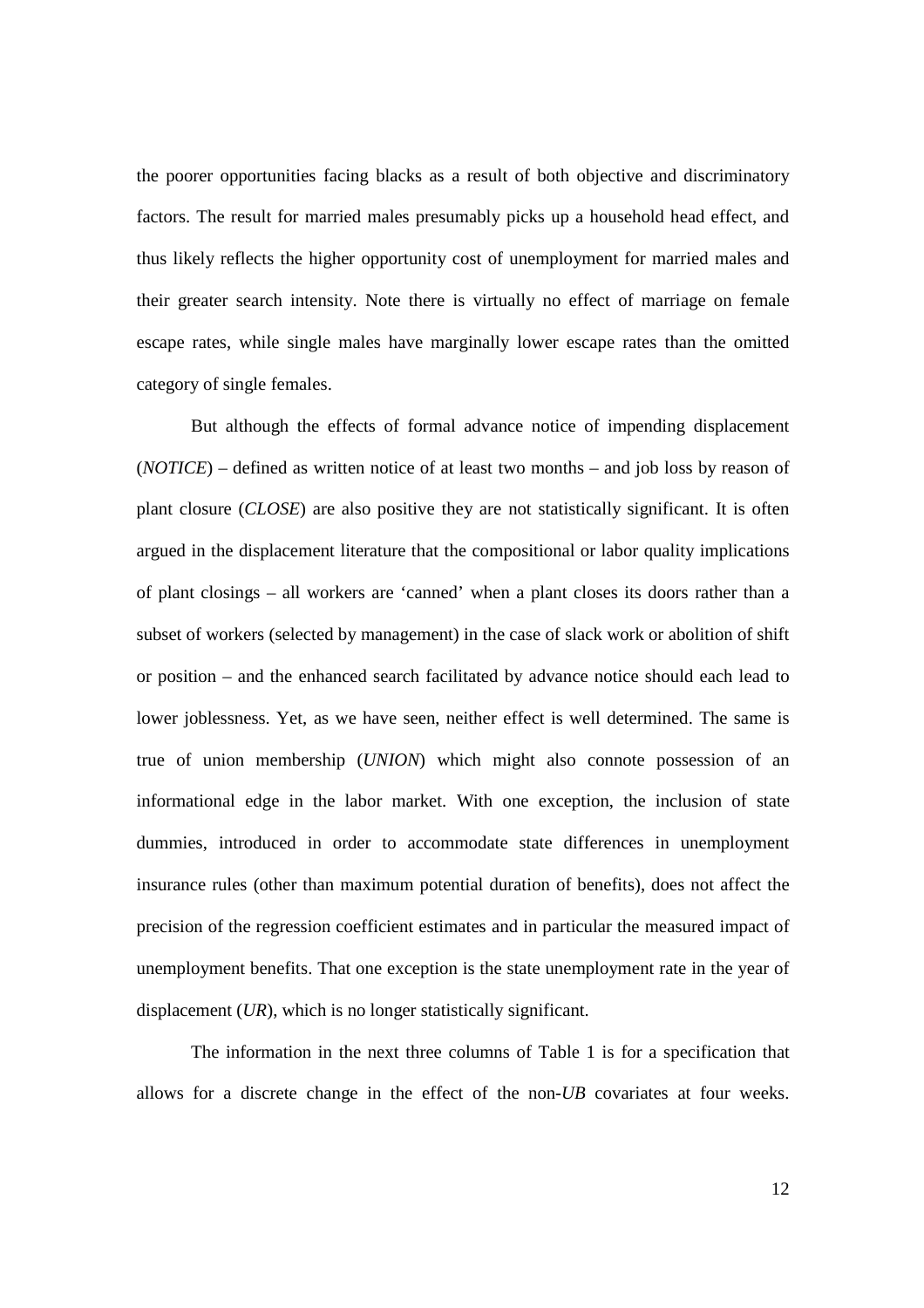Although taken from a single equation, the presentation of 'separate' columns for joblessness of  $\leq 4$  weeks and  $> 4$  weeks in respect of these other regressors helps identify shifts in effect. Beginning with the effects of benefit recipiency, however, we obtain virtually identical coefficient estimates for each of the three phases – before, at, and after exhaustion of benefits, respectively – as in the first column of the table. In each case, however, the coefficient estimates are slightly better determined than before. Overall, the likelihood ratio statistic is 16.6, below the critical value of the chi-square distribution with 11 degrees of freedom of 19.68 (for a 5 percent level of significance).

As far as the other variables are concerned, it can be seen that statistically significant *changes* in the coefficient estimates (after 4 weeks) are confined to just three arguments: *NOTICE*, *AGE*, and *TENURE*. In the case of the first variable, it appears that the impact of lengthy written notice is confined to the first few weeks of joblessness: the change in the coefficient estimate after 4 weeks is both opposite in sign and larger in absolute magnitude than the value prior to that. (Recall that the coefficients are additive.) As for older workers, there is some indication that the (deleterious) impact of *AGE* is also short-lived, at least in part. On the other hand, the effects of tenure in reducing escape rates seem to grow with time.

Use of a different, 26-week breakpoint, shown in the last three columns of Table 1, produces few surprises. Thus, the results for the three phases of unemployment benefits are not materially affected, and there are just two statistically significant changes in the case of the other covariates. For both *SCHOOLING* and *AGE* there is every indication that the positive effects of the former and the negative effects of the latter do not continue beyond the twenty-sixth week of joblessness. That is to say, in each case, the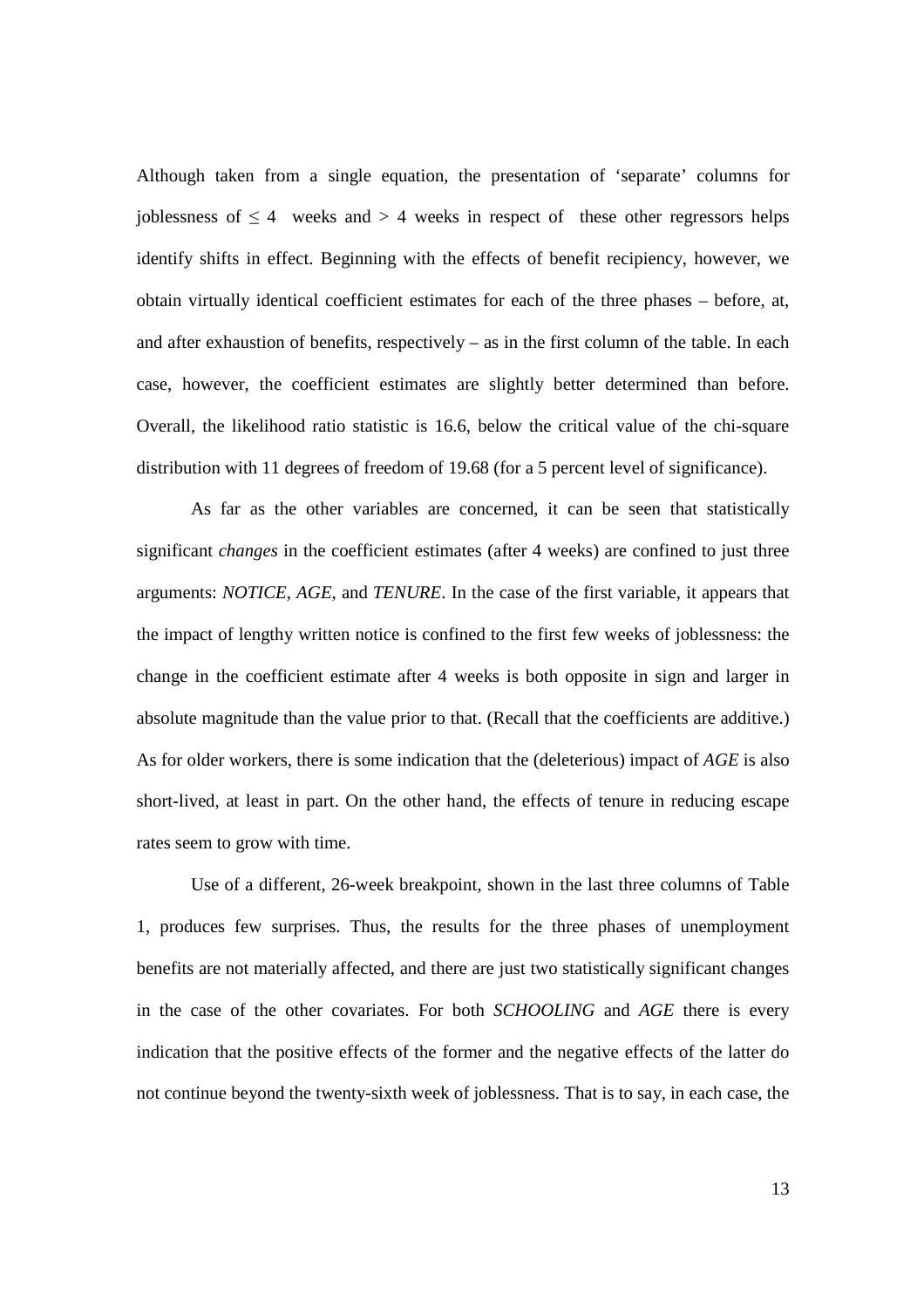opposing effects are a wash. Finally, we note that the likelihood ratio statistic is now even lower than before, at 9.86.

#### (Table 2 near here)

In Table 2 we substitute a time-varying unemployment benefit *regressor* for the discrete measure, although we still allow for a spike in escape rates at exhaustion of benefits. It will be recalled that our time to exhaustion of benefits measure, *TIMEX*, represents the difference between an individual's elapsed duration of unemployment and the maximum duration of benefits in his or her state. It is anticipated that its coefficient estimate will be negative, meaning that the escape rates of recipients will fall further below those of recipients the greater the interval to benefit exhaustion, or equivalently that the disparity between the two groups will steadily narrow with the progression of the jobless spell.<sup>6</sup>

As before, the first column of the table provides results for the most parsimonious specification. It can be seen that one week away from benefit exhaustion the escape rates of recipients are just 3.3 percent below those of nonrecipients. But 10 weeks before exhaustion the escape rates of recipients are only two-thirds those of recipients difference and at 20 weeks just one-third of those of recipients. Note that the coefficient estimate for *TIMEX* is highly statistically significant. Also note that at exhaustion the escape rate of recipients spikes upward, such that it is now more than twice that of their nonrecipient counterparts; specifically, it is 2.43 times that of nonrecipients, almost the same as the corresponding estimate from the first column of Table 1.

Not surprisingly, the point estimates of the other regressors in the first column of Table 2 are almost identical to those reported in Table 1. Equally, there are no surprises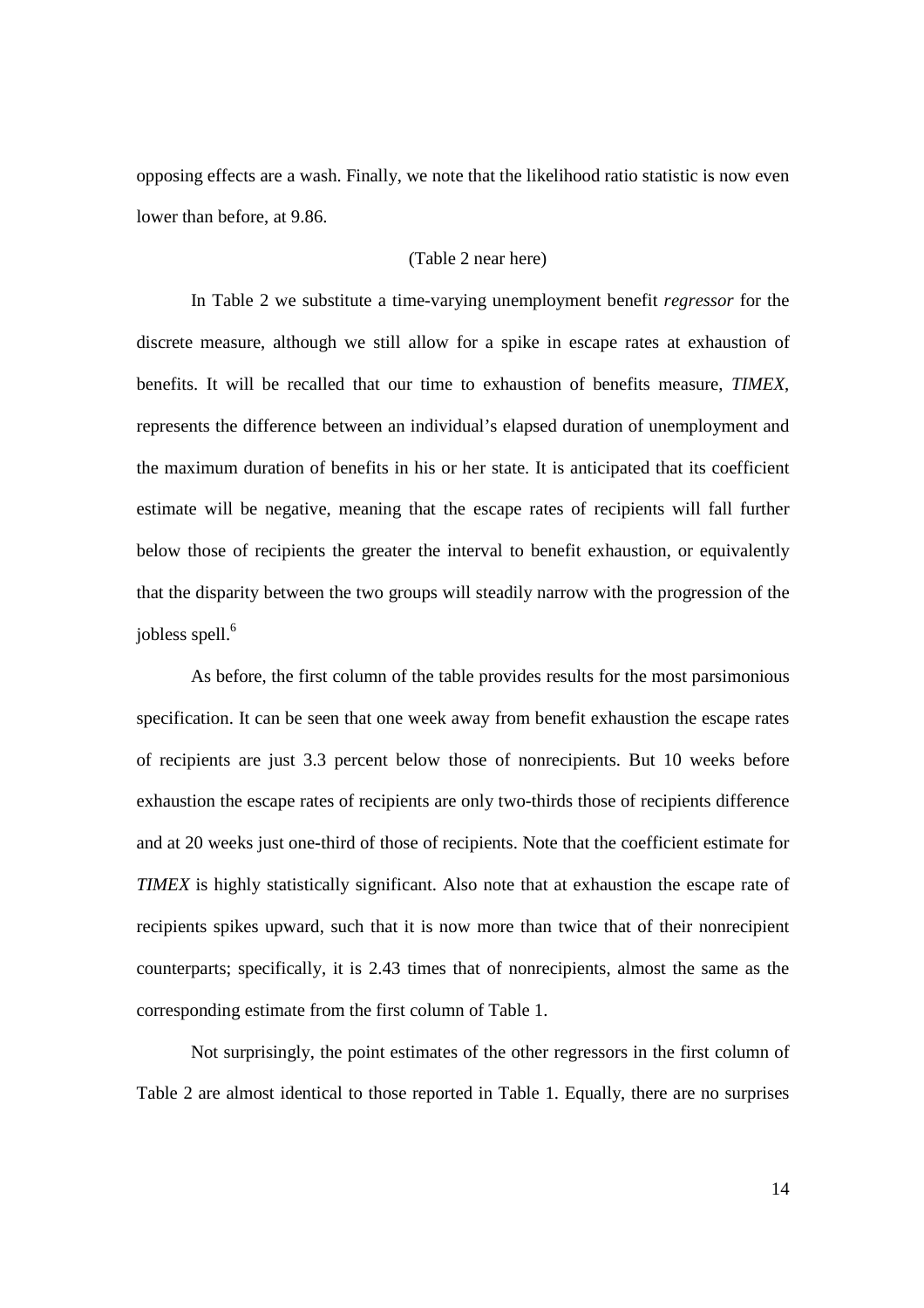when we allow for the discrete changes in the effects of the other regressors at 4 and 26 weeks. In other words, the balance of Table 2 confirms the absence of persistence in the advantages of greater education and longer notice and in the disadvantages of age.

But the main result is that use of a time-varying unemployment benefits regressor usefully complements our earlier analysis of the time-varying effects of unemployment insurance in suggesting that potential benefit duration has significant behavioral effects on worker job finding .

Finally, we should note that the variance parameter of the gamma distribution converged toward zero in all specifications. We interpret this outcome to mean that unobserved individual heterogeneity is not a serious cause for concern in the present exercise, given the flexibility of the baseline hazard function and the set of regressors employed. This interpretation is further reinforced by the fact that in almost all cases this eventuated only after inclusion of the state dummies.

#### **V. Conclusions**

Our analysis has demonstrated that the effects of unemployment insurance on jobless duration in the wake of job displacement are real and not an artifact of the data resulting from either heaping (i.e. respondent rounding) or unobserved individual heterogeneity. Receipt of unemployment benefits is associated with a marked reduction in escape rates prior to their exhaustion. Thus, the escape rates of recipients over this interval are roughly 40 percent lower than those of their nonrecipients counterparts. Note that this estimate is unlikely to contaminated by a reverse line of causation running from duration to benefit receipt precisely because we did not allow benefits to have any effect during the first month of unemployment experience. At or around benefit exhaustion, the escape rates of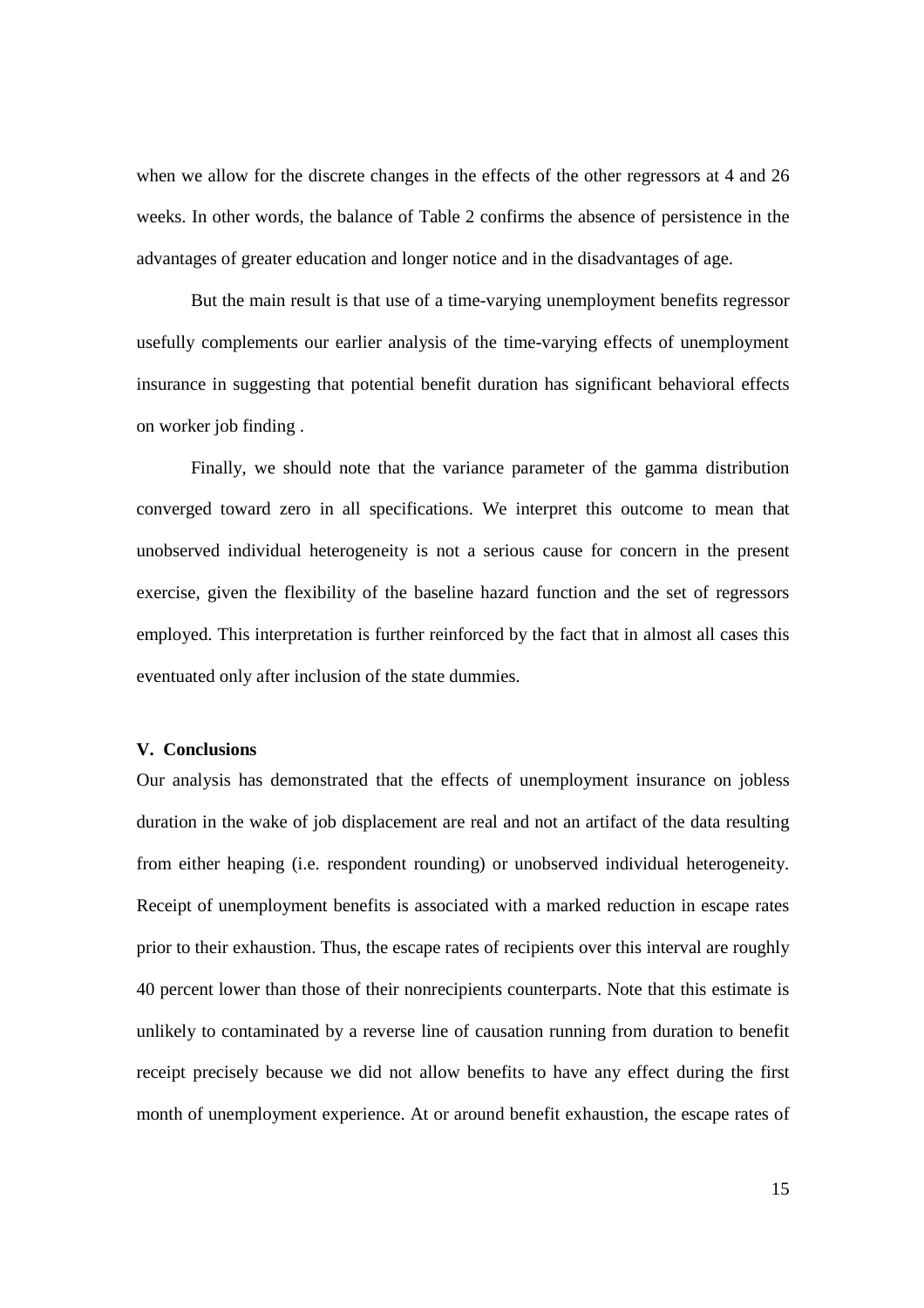recipients are more than twice those of nonrecipients, even if comparatively few spells last long enough to be affected by the spike. (After exhaustion, the escape rates of former recipients continue to be greater than those of nonrecipients but the benefit effect is less precisely estimated.) Our major finding is reinforced when we substitute potential benefit duration for unemployment benefit status. That is, we observe a steady reduction – of 3.3 percent a week – in the relative escape rates of recipients the further away is benefit exhaustion. Since we are controlling for both unobserved heterogeneity and state fixed effects, we are confident that we are uncovering behavioral effects. This result is underscored by the finding from other work using the DWS that longer search does not lead to a material improvement in postdisplacement wages (e.g. Addison and Blackburn, 2000).

 Our broad findings are very much in line with results from other studies in a very sparse literature. But, to repeat, the advantages if the present study are fourfold. First, unlike analyses using administrative data, we have the counterfactual of nonrecipients behavior while our data on recipient duration are not censored when benefits run out**.**  Second, unlike work using information on displaced individuals, our data reflect material improvements in the DWS through time, such as duration data that are no longer right censored or that include multiple spells of joblessness. Third, unlike studies based on both types of information, we examine both males and females and find among other things that marriage does not greatly affect the behavior of females. Finally, our model allows for and reports evidence favoring time-varying effects of non-UI regressors.

 Policy is as ever a more difficult consideration. We would resist the interpretation that our findings support a reduction in the periodicity of benefits. This strategy is likely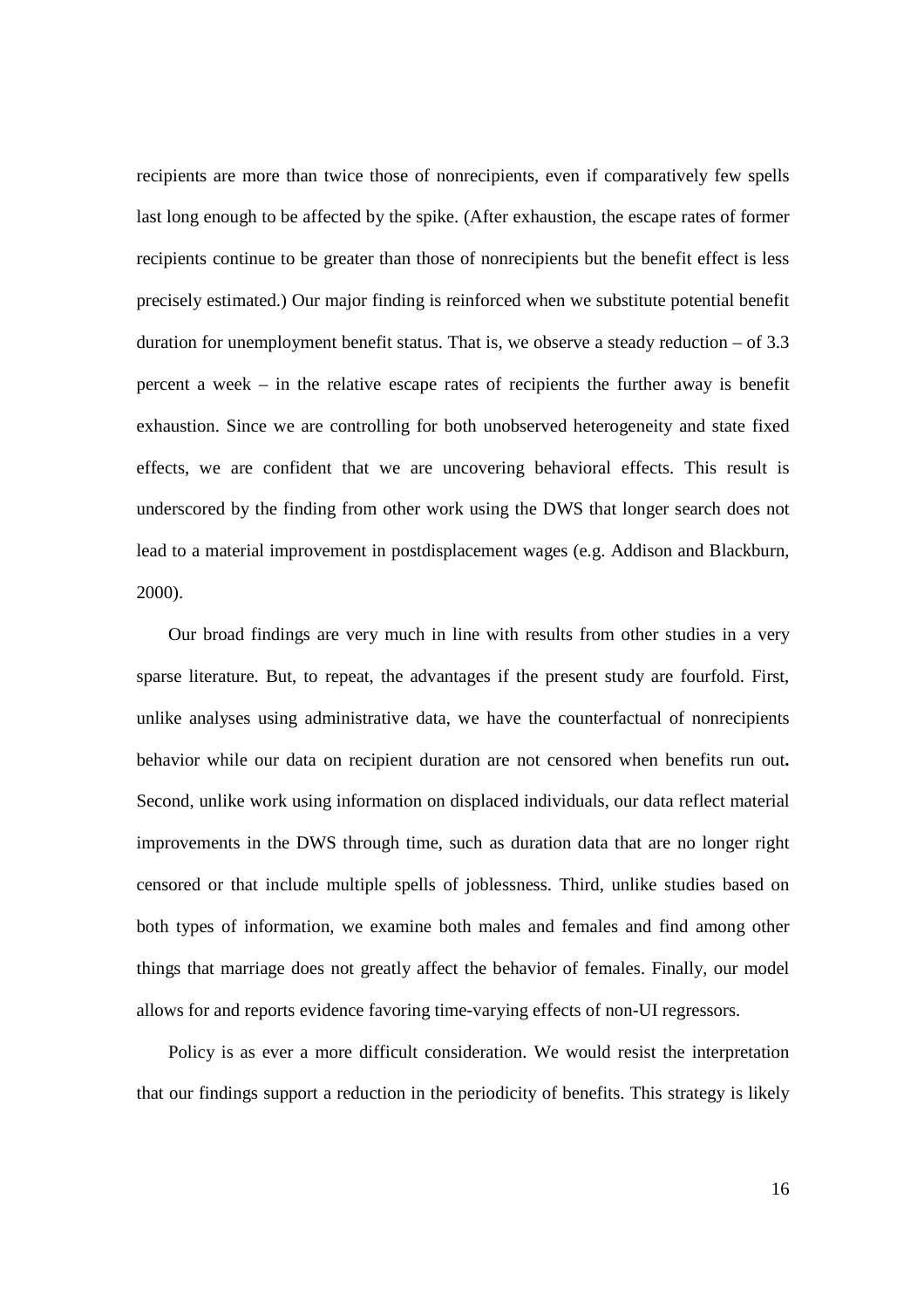more appropriate for European countries than the United States. By the same token, they arguably do point to initiatives that stimulate more rapid job finding on the part of the great mass of the insured unemployed population. Obvious measures here include job search assistance allied to more stringent application of the job search test and further experimentation with reemployment bonuses.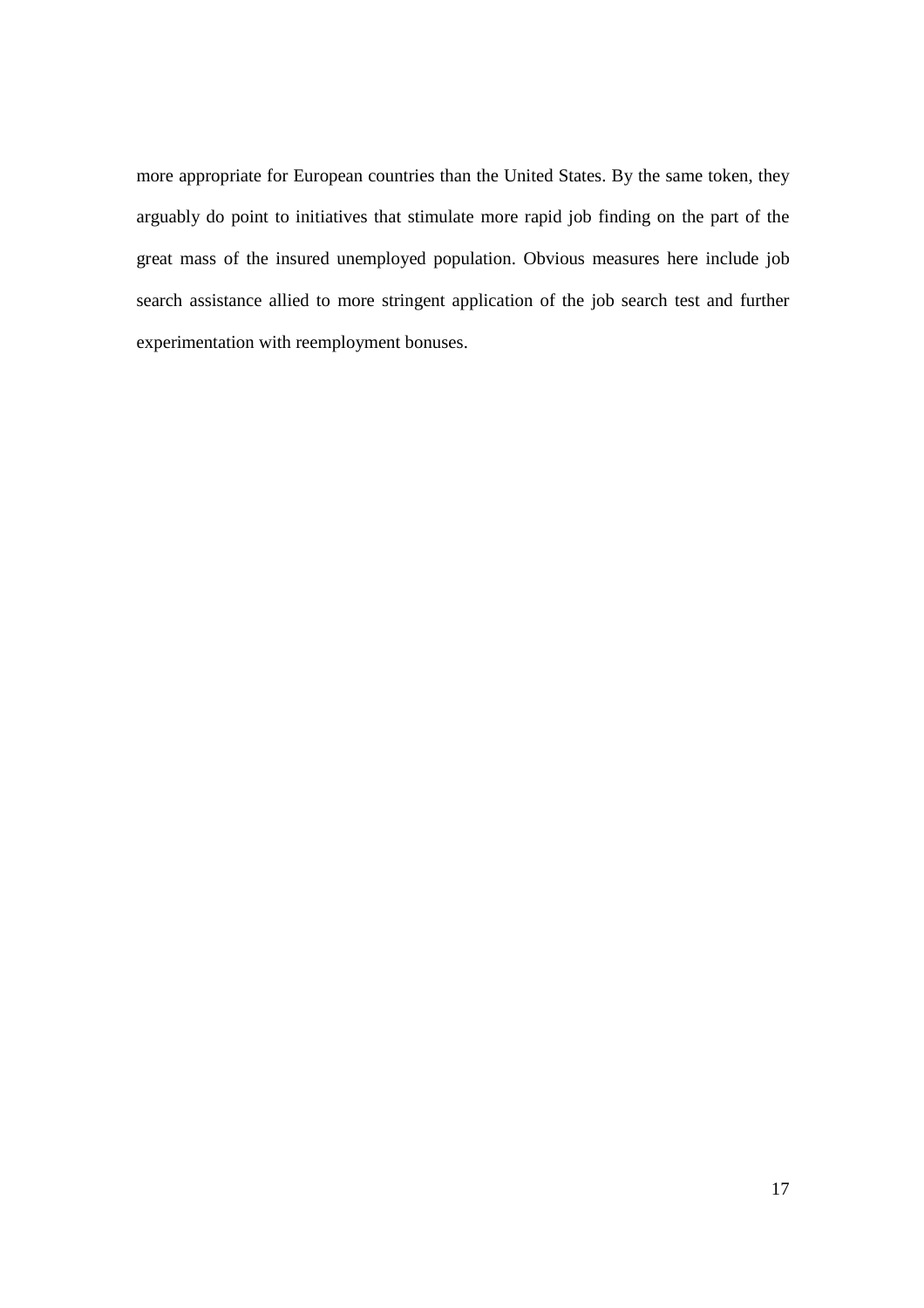#### **Endnotes**

1. However, Meyer (1990, p. 758) notes that this constant post-exhaustion hazard rate may lie above or below the exhaustion hazard according to whether leisure and income are complements or substitutes, repectively.

2. The earliest study is Nickell's (1979) analysis of 426 males drawn from the British 1972 General Household Survey. He allows the effect of the unemployment insurance (UI) *replacement rate* on escape rates to change with spell duration, and is able to reject the null of a constant effect of the UI measure on the hazard.

3. In particular, Fallick (1991) has argued that such spikes characterize the hazard rates of recipients and nonrecipients alike. Using data from the January 1984 Displaced Worker Survey, he reports that shortly before and shortly after benefits commonly expire the *cet*. *par*. effect of unemployment insurance is statistically insignificant. He speculates that the spikes are a function of rounding on the part of both insured and uninsured respondents (on which, see Poterba and Summers, 1984; Sider, 1984). Note that Fallick reports time varying effects of UI on escape rates for those displaced workers who change industry.

 4. As a robustness check, we also employed a Cox partial likelihood estimator. The advantage of this approach is of course that it can equally well accommodate timevarying effects of the covariates without the need to specify a parametric form for the baseline hazard. In the event, the estimation results were remarkably similar to the ones presented below for the piecewise-constant estimator.

5. Using an eight-week knot points did not appreciably alter our results: the reduction in the hazard was still large and statistically significant, albeit a bit smaller in absolute magnitude.

6. This specification does not allow for differences between benefit recipients and nonrecipients after exhaustion.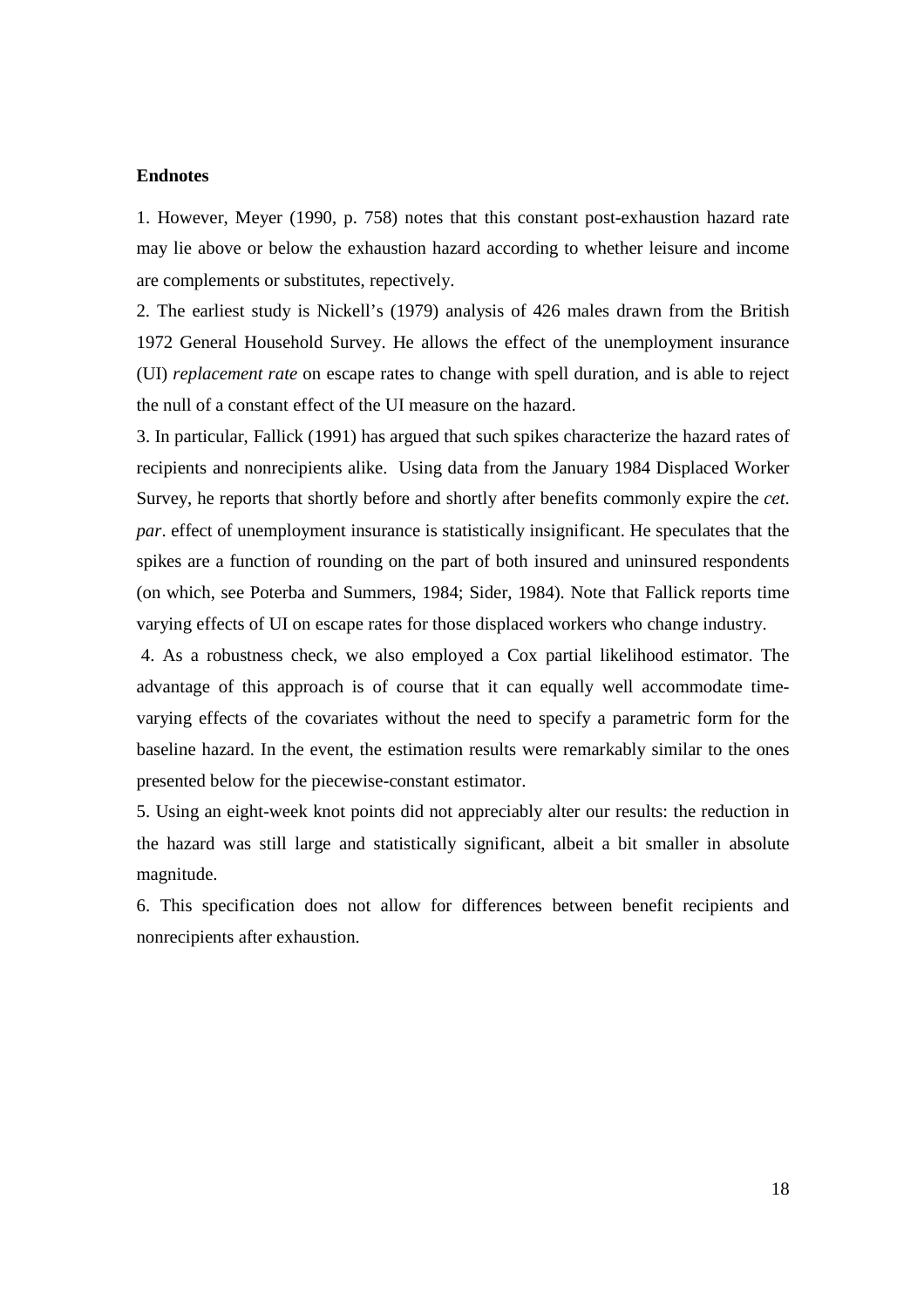#### **References**

Addison, John T. and McKinley L. Blackburn, "Unemployment Insurance and Postunemployment Earnings," *Labour Economics* 7 (January 2000): 21-53.

Anderson, Patricia M., "Time-varying Effects of Recall Expectation, a Reemployment Bonus, and Job Counseling on Unemployment Durations,' *Journal of Labor Economics* 10 (January 1992): 98-115.

Fahrmeir, Ludwig and Gerhard Tutz, *Multivariate Statistrical Modelling Based on Generalized Linear Models*, Berlin and New York: Springer Verlag, 1994.

Fallick, Bruce Chelimsky, "Unemployment Insurance and the Rate of Re-Employment of Displaced Workers," *Review of Economics and Statistics* 73 (May 1991): 228-235.

Farber, Henry S., "Job Loss in the United States, 1981-2001," Working Paper No. 471, Princeton University Industrial Relations Section, January 2003.

Katz, Lawrence F. and Bruce D. Mayer, "The Imapct of Potential Duration of Unemployment Benefits on the Duration of Unemployment," *Journal of Public Economics* 41 (February 1990): 45-72.

Kletzer, Lori G., "Job Displacement," *Journal of Economic Perspectives* 12 (Winter 1998): 115-136.

Lancaster, Tony, *The Econometric Analysis of Transition Data*, Cambridge: Cambridge University Press, 1990.

McCall, Brian P., 'Testing the Proportional Hazards Assumption in the Presence of Unmeasured Heterogeneity," *Journal of Econometrics* 9 (July-September 1994): 321- 334.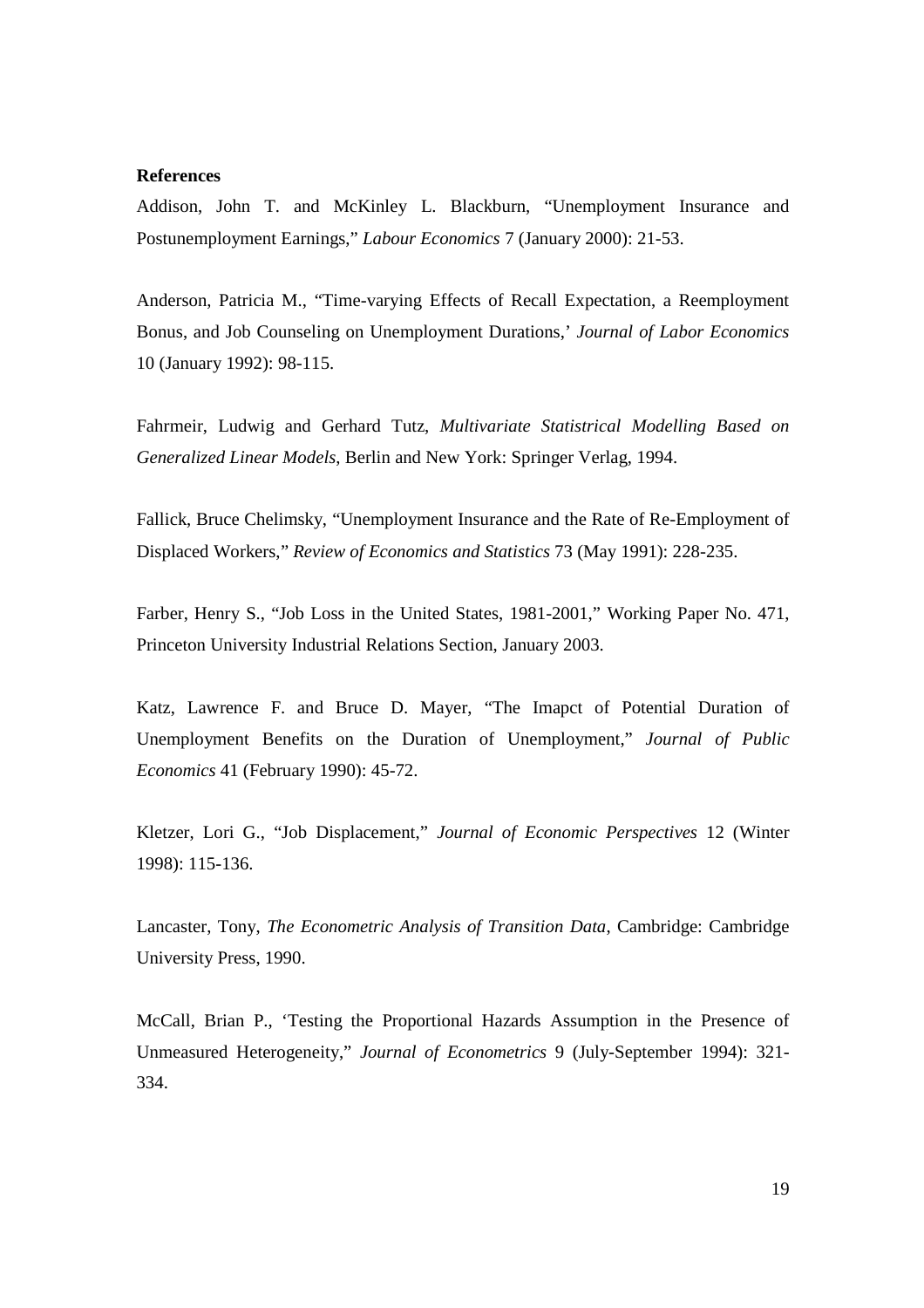McCall, Brian P., "Unemployment Insurance Rules, Joblessnesss, and Part-Time Work," *Econometrica* 64 (May 1996): 647-682.

McCall, Brian P., "The Determinants of Full-Time versus Part-Time Reemployment following Job Displacement," *Journal of Labor Economics* 15 (October 1997): 714-734.

Meyer, Bruce D., "Unemployment Insurance and Unemployment Spells," Econometrica 58 (July 1990): 757-782.

Mortensen, Dale T. "Unemployment Insurance and Job Search Decisions," *Industrial and Labor Relations Review* 30 (July 1977): 505-517.

Narendranathan, Wiji and Mark B. Stewart, "How Does the Benefit Effect Vary as Unemployment Spells Lengthen? *Journal of Applied Econometrics* 8 (October-December 1993): 361-381.

Nickell, Stephen J., Estimating the Probability of Leaving Unemployment," *Econometrica* 47 (September 1979): 1249-1266.

Portugal, Pedro and John T. Addison, "Problems of Sample Construction Bias in Studies of the Effects of Unemployment Insurance on Unemployment Duration," *Industrial and Labor Relations Review* 43 (April 1990): 463-477.

Poterba, James and Lawrence Summers, "Survey Response Variation in the Current Population Survey," *Monthly Labor Review 43* (March 1984): 37-43.

Prentice, Ross and L.A. Gloeckler, "Regression Analysis of Grouped Survival Data with Application to Breast Cancer Data," *Biometrics* 34 (March 1978): 57-67.

Sider, Hal, "Unemployment Duration and Incidence, 1968-82," *American Economic Review* 75 (June 1985): 465-472.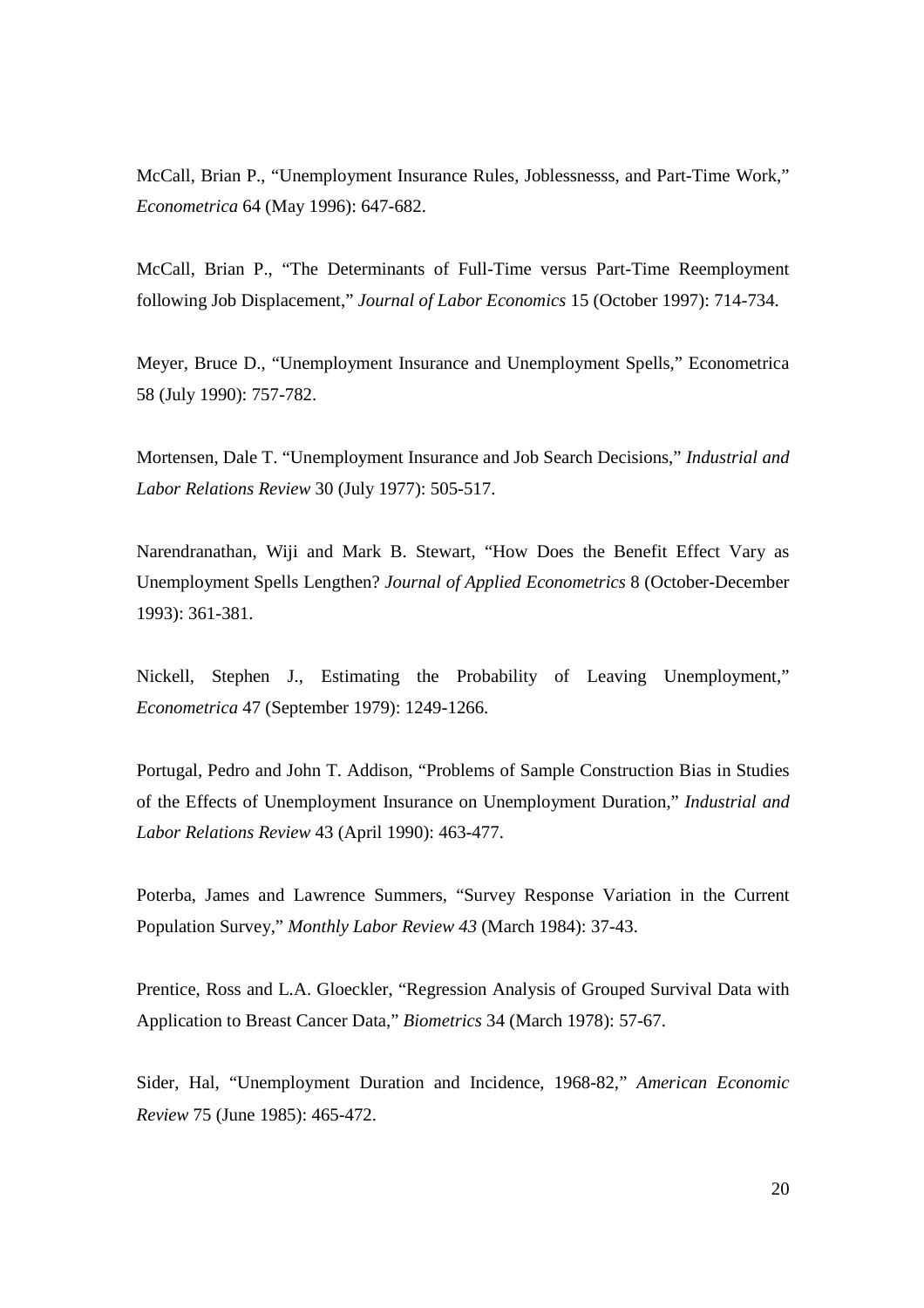

Figure 1: Differences in the Empirical Hazard Rates of UB Nonrecipients and Recipients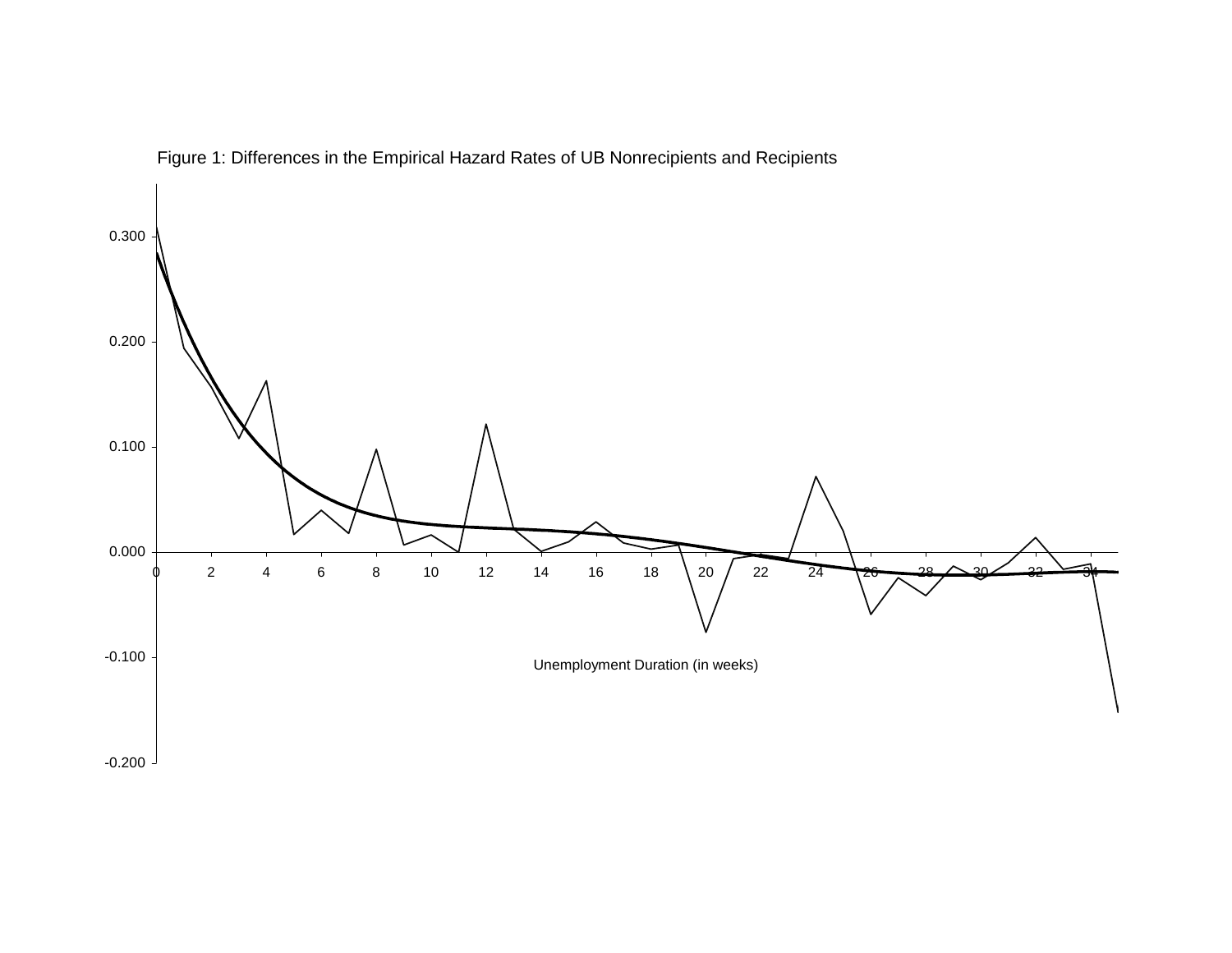|                      | <b>I ICCCWISC-COISLAIR FRAGIUS OPCITICATULE</b><br>Specification |            |            |             |           |  |  |
|----------------------|------------------------------------------------------------------|------------|------------|-------------|-----------|--|--|
|                      | (1)                                                              | (2)        |            | (3)         |           |  |  |
|                      |                                                                  | $=4$ weeks | >4 weeks   | <= 26 weeks | >26 weeks |  |  |
| Variable             |                                                                  |            |            |             |           |  |  |
| <b>UB</b>            |                                                                  |            |            |             |           |  |  |
| 'BEFORE'             | $-0.475$                                                         |            | $-0.478$   | $-0.479$    |           |  |  |
|                      | (0.064)                                                          |            | (0.064)    | (0.065)     |           |  |  |
| 'AT'                 | 1.265                                                            | 1.269      |            | 1.195       |           |  |  |
|                      | (0.231)                                                          |            | (0.232)    | (0.282)     |           |  |  |
| 'AFTER'              | 0.242                                                            | 0.245      |            | 0.253       |           |  |  |
|                      | (0.141)                                                          |            | (0.141)    |             | (0.158)   |  |  |
| <b>SCHOOLING</b>     | 0.038                                                            | 0.031      | 0.009      | 0.042       | $-0.054$  |  |  |
|                      | (0.009)                                                          | (0.012)    | (0.018)    | (0.009)     | (0.027)   |  |  |
| AGE                  | $-0.012$                                                         | $-0.017$   | 0.009      | $-0.014$    | 0.017     |  |  |
|                      | (0.002)                                                          | (0.003)    | (0.004)    | (0.002)     | (0.007)   |  |  |
| <b>TENURE</b>        | $-0.013$                                                         | $-0.005$   | $-0.017$   | $-0.012$    | $-0.006$  |  |  |
|                      | (0.004)                                                          | (0.005)    | (0.008)    | (0.004)     | (0.011)   |  |  |
| <b>WHITE</b>         | 0.241                                                            | 0.250      | 0.030      | 0.237       | 0.184     |  |  |
|                      | (0.065)                                                          | (0.088)    | (0.128)    | (0.069)     | (0.209)   |  |  |
| <b>MALE</b>          | $-0.109$                                                         | $-0.139$   | 0.067      | $-0.101$    | $-0.139$  |  |  |
|                      | (0.063)                                                          | (0.084)    | (0.126)    | (0.066)     | (0.222)   |  |  |
| <b>MARRIED</b>       | 0.228                                                            | 0.284      | $-0.130$   | 0.245       | $-0.214$  |  |  |
|                      | (0.059)                                                          | (0.079)    | (0.119)    | $-0.062$    | (0.212)   |  |  |
| <b>MARRF</b>         | $-0.261$                                                         | $-0.298$   | 0.098      | $-0.259$    | 0.002     |  |  |
|                      | (0.085)                                                          | (0.113)    | (0.169)    | (0.089)     | (0.288)   |  |  |
| <b>CLOSE</b>         | 0.057                                                            | 0.076      | $-0.058$   | 0.076       | $-0.239$  |  |  |
|                      | (0.044)                                                          | (0.058)    | (0.087)    | (0.046)     | (0.150)   |  |  |
| <b>NOTICE</b>        | 0.057                                                            | 0.216      | $-0.355$   | 0.094       | $-0.285$  |  |  |
|                      | (0.064)                                                          | (0.084)    | (0.128)    | $-0.067$    | (0.204)   |  |  |
| <b>UNION</b>         | 0.031                                                            | $-0.018$   | 0.075      | 0.010       | 0.169     |  |  |
|                      | (0.073)                                                          | (0.100)    | (0.145)    | (0.078)     | (0.221)   |  |  |
| <b>UR</b>            | $-0.076$                                                         | $-0.077$   | $-0.038$   | $-0.085$    | 0.010     |  |  |
|                      | (0.051)                                                          | (0.069)    | (0.074)    | (0.047)     | (0.063)   |  |  |
| <b>STATE EFFECTS</b> | <b>YES</b>                                                       |            | <b>YES</b> | <b>YES</b>  |           |  |  |
| Gamma parameter      | a                                                                |            | a          | a           |           |  |  |
| Log-likelihood       | $-7538.19$                                                       | -7530.87   |            | $-7533.26$  |           |  |  |

Table 1: The Determinants of Unemployment Duration with Time-Varying Effects for UB and the Non-UB Regressors, Piecewise-Constant Hazards Specification

Asymptotic |t|-statistics in parentheses

Notes : The non-UB independent variables are SCHOOLING, years of schooling completed; AGE, age at time of displacement; TENURE, years of tenure with former employer; WHITE, dummy variable for white; MALE, dummy variable for male; MARRIED, dummy variable for married; MARRF, dummy variable for married female; CLOSE, dummy variable for job loss by reason of plant closing; NOTICE, dummy variable for written notice of at least 2 months; UNION, dummy variable for union member at time of job loss; UR, state unemployment rate at time of job loss. For unemployment benefit recipients, 'BEFORE' gives the interval before benefit exhaustion, namely, from week 4 up to week 26/30; 'AT' is the point of benefit exhaustion, namely, week 26 or 30; and AFTER' is the post-exhaustion period, namely, week 26/30 onward.

a - The gamma variance parameter converged to zero.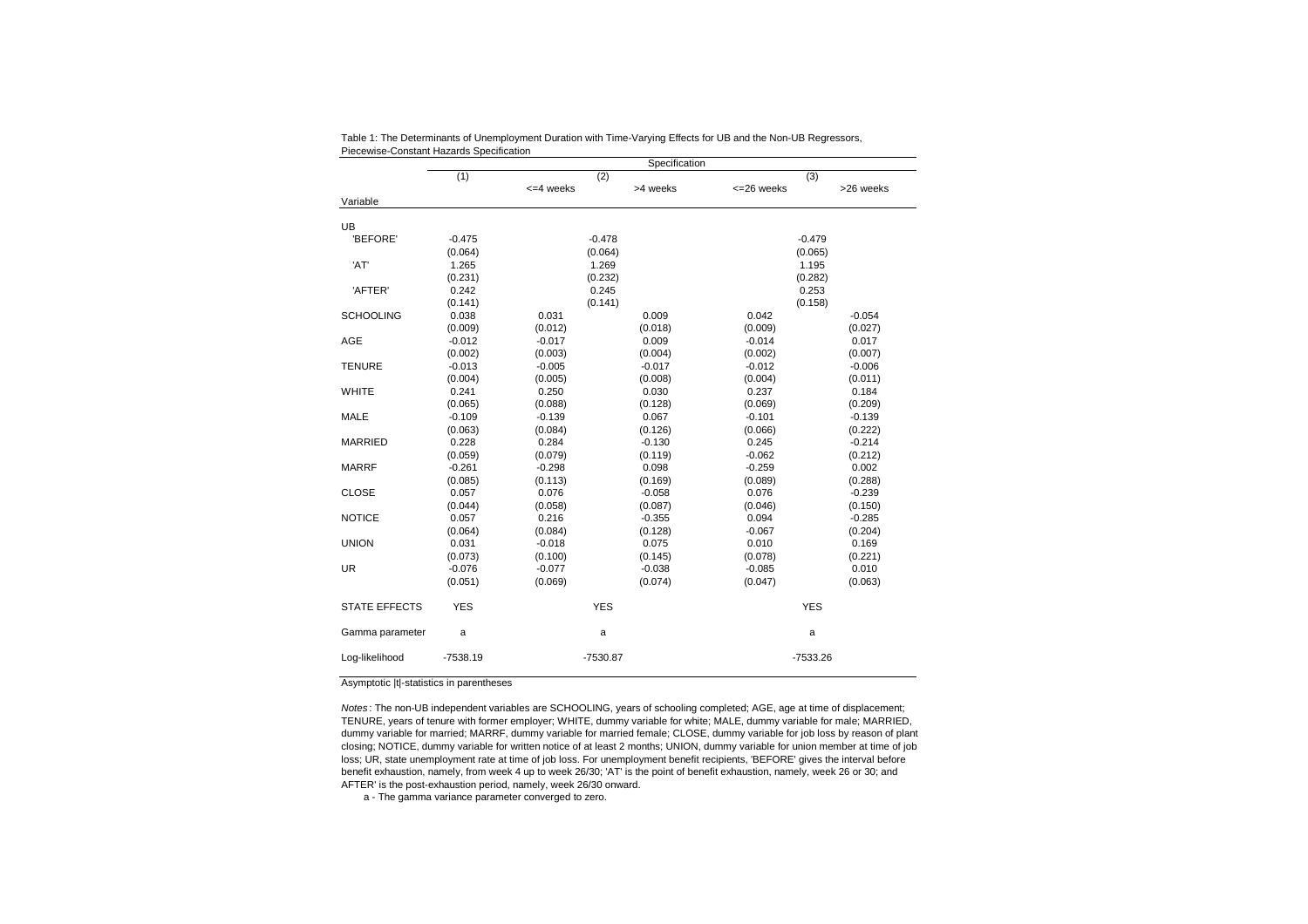|                      | Specification |                  |          |             |           |
|----------------------|---------------|------------------|----------|-------------|-----------|
|                      | (1)           | (2)              |          | (3)         |           |
|                      |               | $\leq$ 4 weeks   | >4 weeks | <= 26 weeks | >26 weeks |
| Variable             |               |                  |          |             |           |
| UB                   |               |                  |          |             |           |
| <b>TIMEX</b>         | $-0.034$      |                  | $-0.034$ | $-0.034$    |           |
|                      | (0.004)       | (0.004)          |          | (0.004)     |           |
| 'AT'                 | 1.234         | 1.235<br>(0.220) |          | 1.366       |           |
|                      | (0.220)       |                  |          | (0.277)     |           |
| <b>SCHOOLING</b>     | 0.039         | 0.032            | 0.010    | 0.042       | $-0.047$  |
|                      | (0.009)       | (0.012)          | (0.018)  | (0.009)     | (0.027)   |
| AGE                  | $-0.012$      | $-0.016$         | 0.009    | $-0.014$    | 0.020     |
|                      | (0.002)       | (0.003)          | (0.004)  | (0.002)     | (0.007)   |
| <b>TENURE</b>        | $-0.013$      | $-0.005$         | $-0.014$ | $-0.012$    | $-0.005$  |
|                      | (0.004)       | (0.005)          | (0.008)  | (0.004)     | (0.011)   |
| <b>WHITE</b>         | 0.242         | 0.252            | 0.031    | 0.237       | 0.197     |
|                      | (0.065)       | (0.088)          | (0.128)  | (0.069)     | (0.209)   |
| <b>MALE</b>          | $-0.105$      | $-0.298$         | 0.102    | $-0.104$    | $-0.078$  |
|                      | (0.063)       | (0.113)          | (0.169)  | (0.066)     | (0.220)   |
| <b>MARRIED</b>       | 0.230         | 0.285            | $-0.129$ | 0.252       | $-0.254$  |
|                      | (0.059)       | (0.079)          | (0.119)  | $-0.062$    | (0.212)   |
| <b>MARRF</b>         | $-0.258$      | $-0.298$         | 0.102    | $-0.264$    | 0.061     |
|                      | (0.085)       | (0.113)          | (0.169)  | (0.089)     | (0.287)   |
| <b>CLOSE</b>         | 0.059         | $-0.078$         | $-0.056$ | 0.078       | $-0.237$  |
|                      | (0.044)       | (0.058)          | (0.087)  | (0.046)     | (0.150)   |
| <b>NOTICE</b>        | 0.059         | 0.216            | $-0.354$ | 0.096       | $-0.274$  |
|                      | (0.064)       | (0.084)          | (0.128)  | (0.067)     | (0.204)   |
| <b>UNION</b>         | 0.037         | $-0.011$         | 0.081    | 0.013       | 0.194     |
|                      | (0.073)       | (0.100)          | (0.145)  | (0.078)     | (0.220)   |
| <b>UR</b>            | $-0.069$      | $-0.064$         | $-0.045$ | $-0.086$    | 0.023     |
|                      | (0.051)       | (0.069)          | (0.074)  | (0.047)     | (0.063)   |
| <b>STATE EFFECTS</b> | <b>YES</b>    | <b>YES</b>       |          | <b>YES</b>  |           |
| Gamma parameter      | a             |                  | a        | a           |           |
| Log-likelihood       | $-7521.73$    | $-7514.4$        |          | $-7516.24$  |           |

| Table 2: The Determinants of Unemployment Duration with a Time-Varying UB Regressor, and Time-Varying Effects for the |  |
|-----------------------------------------------------------------------------------------------------------------------|--|
| Other Regressors, Piecewise-Constant Hazards Specification                                                            |  |

Asymptotic |t|-statistics in parentheses

Notes : See Notes to Table 1. TIMEX denotes time to exhaustion of benefit in weeks, defined as state maximum benefit entitlement less the individual's elapsed duration of unemployment. 'AT' is the point of exhaustion of benefits, either 26 or 30 weeks.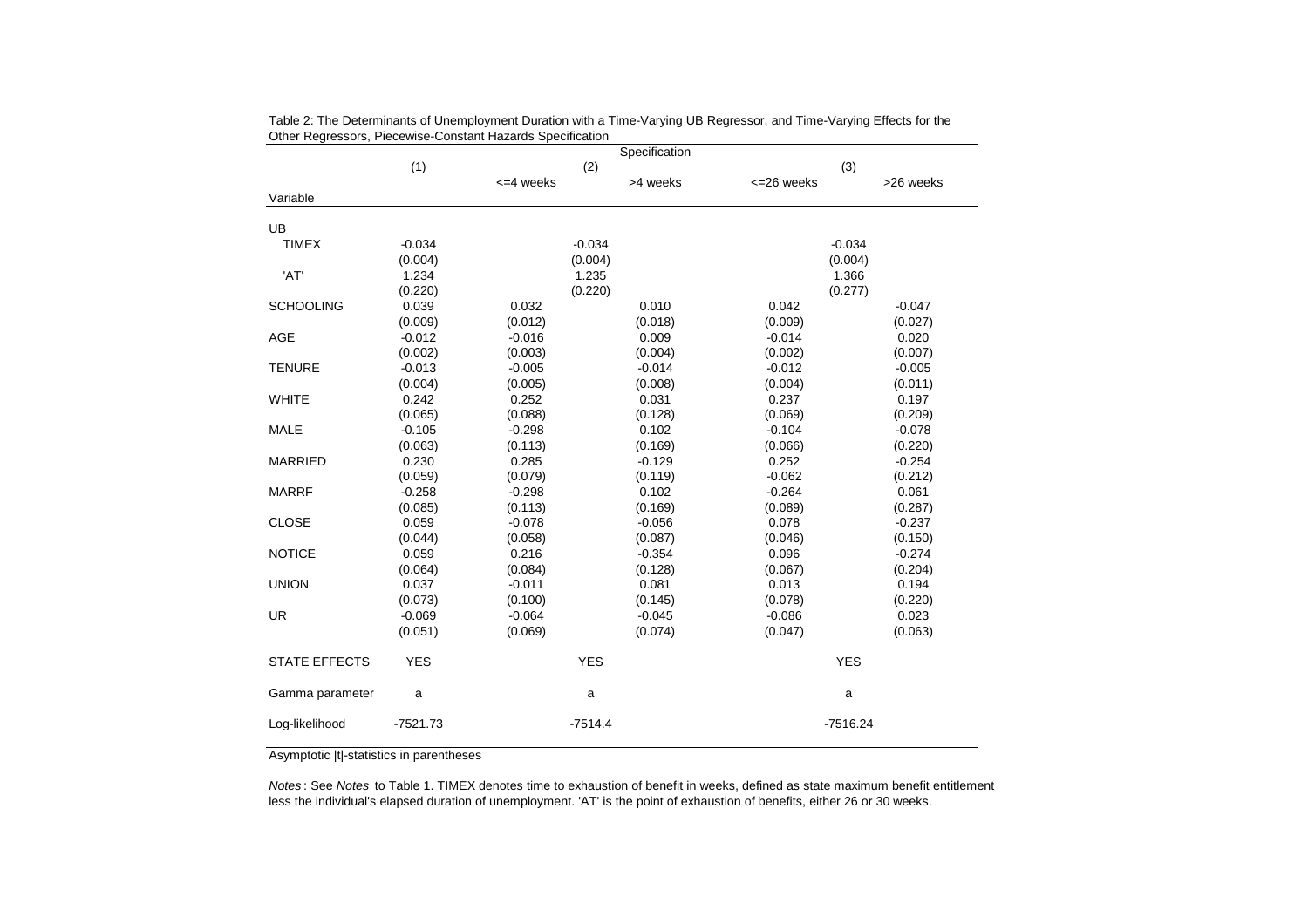|                  |        | <b>UB Recipients</b> | <b>UB Nonrecipients</b> |            |
|------------------|--------|----------------------|-------------------------|------------|
| Variable         | Mean   | <b>STD</b>           | Mean                    | <b>STD</b> |
| <b>DURATION</b>  | 20.382 | 21.611               | 7.025                   | 14.208     |
| <b>CENSORED</b>  | 0.127  |                      | 0.070                   |            |
| <b>SCHOOLING</b> | 13.184 | 2.308                | 13.146                  | 2.385      |
| <b>AGE</b>       | 40.572 | 10.022               | 36.826                  | 11.057     |
| <b>TENURE</b>    | 5.782  | 6.516                | 4.073                   | 6.100      |
| <b>WHITE</b>     | 0.854  |                      | 0.869                   |            |
| <b>MALE</b>      | 0.565  |                      | 0.560                   |            |
| <b>MARRIED</b>   | 0.590  |                      | 0.545                   |            |
| <b>MARRF</b>     | 0.237  |                      | 0.213                   |            |
| <b>CLOSE</b>     | 0.411  |                      | 0.385                   |            |
| <b>NOTICE</b>    | 0.142  |                      | 0.124                   |            |
| <b>UNION</b>     | 0.135  |                      | 0.069                   |            |
| <b>UR</b>        | 5.434  |                      | 5.168                   |            |
| n                |        | 1,054                | 1,708                   |            |

Appendix: Descriptive Statistics